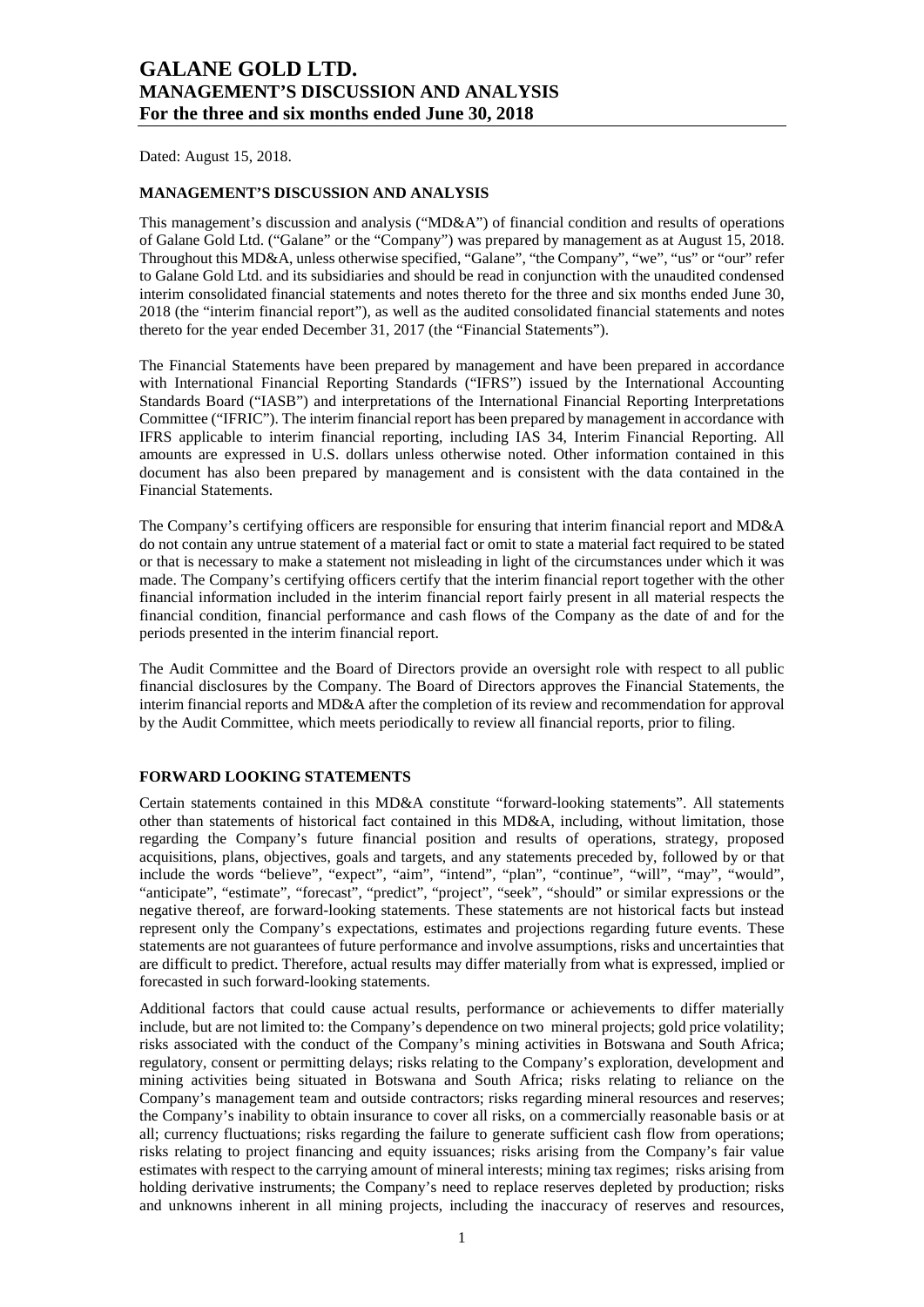metallurgical recoveries and capital and operating costs of such projects; contests over title to properties, particularly title to undeveloped properties; laws and regulations governing the environment, health and safety; operating or technical difficulties in connection with mining or development activities; lack of infrastructure; employee relations, labour unrest or unavailability; health risks in Africa; the Company's interactions with surrounding communities and artisanal miners; the Company's ability to successfully integrate acquired assets; risks related to restarting production: the speculative nature of exploration and development, including the risks of diminishing quantities or grades of reserves; development of the Company's exploration properties into commercially viable mines; stock market volatility; conflicts of interest among certain directors and officers; lack of liquidity for shareholders of the Company; risks related to the market perception of junior gold companies; and litigation risk. See "Risk Factors" in the Company's annual information form for the year ended December 31, 2017, a copy of which is available on the Company's SEDAR profile at www.sedar.com. Management provides forward-looking statements because it believes they provide useful information to readers when considering their investment objectives and cautions readers that the information may not be appropriate for other purposes. Consequently, all of the forward-looking statements made in this MD&A are qualified by these cautionary statements and other cautionary statements or factors contained herein, and there can be no assurance that the actual results or developments will be realized or, even if substantially realized, that they will have the expected consequences to, or effects on, the Company. These forward-looking statements are made as of the date of this MD&A and the Company assumes no obligation to update or revise them to reflect subsequent information, events or circumstances or otherwise, except as required by law.

The forward-looking statements in this MD&A are based on numerous assumptions regarding the Company's present and future business strategies and the environment in which the Company will operate in the future, including assumptions regarding gold prices, business and operating strategies, and the Company's ability to operate on a profitable basis.

### **MINERAL RESERVES AND RESOURCES**

Information of a technical and scientific nature that forms the basis of the disclosure in the MD&A has been approved by Charles Byron Pr. Sci. Nat., MAusIMM., MGSSA and Chief Geologist of Galane, and a "qualified person" as defined by National Instrument 43-101 ("NI 43-101").

All mineral reserves and mineral resources have been estimated in accordance with the standards of the Canadian Institute of Mining, Metallurgy and Petroleum and NI 43-101. All mineral resources are reported exclusive of mineral reserves. Mineral resources that are not mineral reserves do not have demonstrated economic viability. There is no guarantee that any of the mineral resources disclosed in the MD&A will be converted to mineral reserves. There is also no guarantee that any of the inferred mineral resources will be upgraded to measured or indicated mineral resources. Information on data verification performed on the mineral properties mentioned in this MD&A that are considered to be material mineral properties to the Company are contained in the Company's most recent annual information form and the current technical report for each of those properties, all available on the Company's SEDAR profile at www.sedar.com.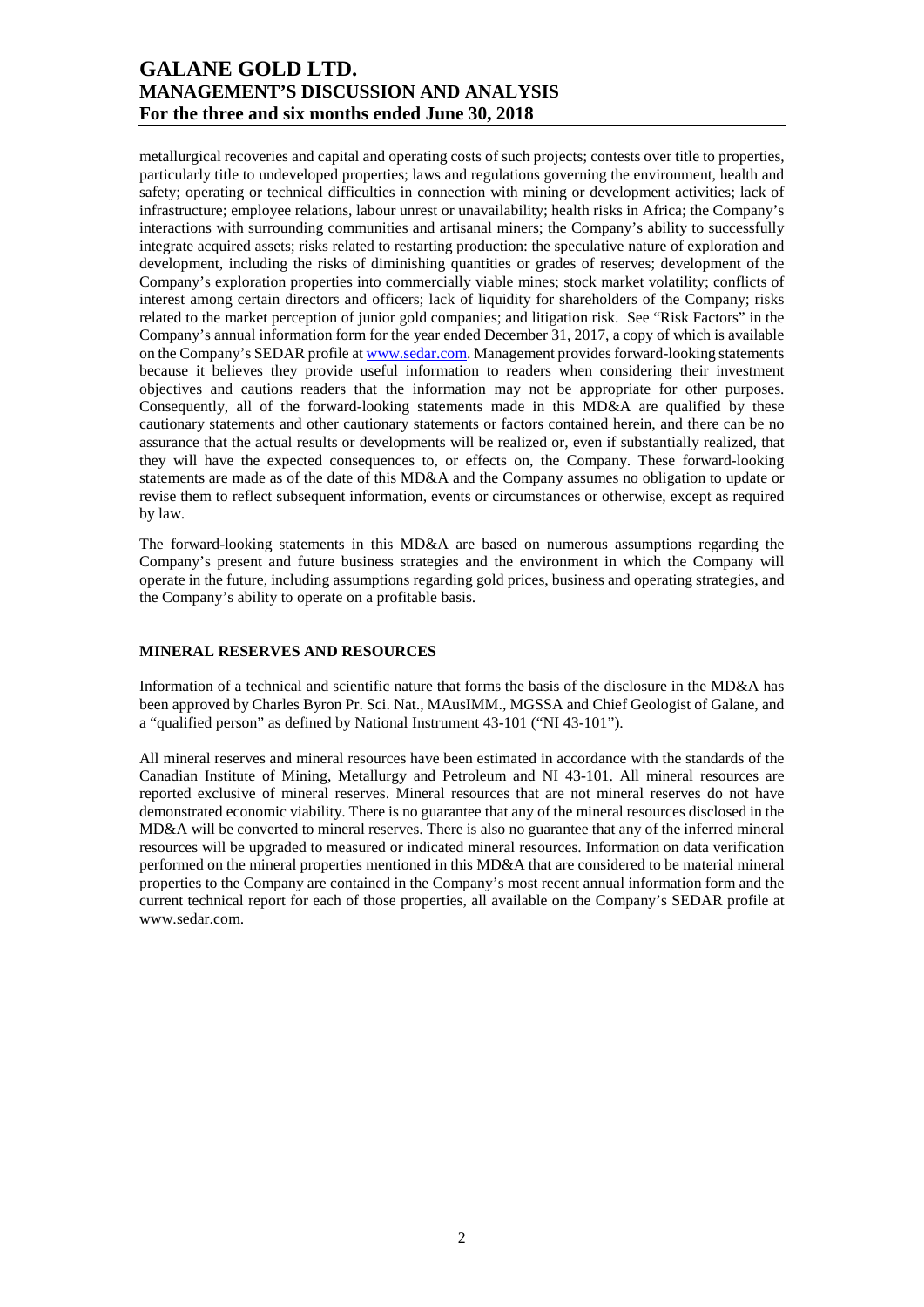#### **CORPORATE OVERVIEW**

The Company's principal business activities are the exploration for, development of, and operation of gold mining properties. The Company operates through its wholly-owned subsidiary, Galane Gold Mines Ltd. ("GGM"), which in turn operates two mines: (a) a producing mine which also has the rights to certain mineral exploration tenements (the producing mine and mineral exploration tenements collectively, the "Mupane Property") located in the Republic of Botswana ("Botswana") through subsidiaries located in Botswana; and (b) a mine requiring refurbishment and which has the rights to certain mineral exploration tenements (the mine and mineral exploration tenements collectively, the "Galaxy Property") located in the Republic of South Africa ("South Africa") through subsidiaries located in South Africa. The common shares in the capital of the Company (the "Common Shares") have been listed for trading on the TSX Venture Exchange under the symbol "GG" since September 6, 2011.

#### **OUTLOOK**

*Certain information set out in this section is forward looking information and is based on a number of risks and assumptions, including those related to gold price volatility, delays in production, regulatory risk, currency fluctuations, integrating successfully new acquired assets and risks and uncertainties inherent with all mining operations. For more details please see above under "Forward-Looking Statements" and below under "Risks and Uncertainties".* 

#### *Mupane Property*

The Company continues to carry out its improvement and exploration plan in Botswana, with a focus on the optimisation of the mining operations and the expansion of the resource base.

The Company completed an updated four year mine plan for the Mupane Property in 2017 which will form the guide for the Company's short term goals and long term strategy. The updated mine plan is based on internal reporting by the Company following underground mining and not based on an independent feasibility study or pre-feasibility study of mineral reserves demonstrating economic and technical viability. There has yet to be sufficient exploration on any potential expansion at the Mupane Property to extrapolate that it extends beyond the current mined area.

The Company intends to utilize the following resources during 2018:

- Tau It is estimated that the Company will process approximately 415,000 tonnes at an average grade of 2.5 grams per tonne  $("g/t")$ . The Company intends to continue exploration to attempt to further confirm the potential extension of the Tau mineralised body at depth as reported in the press releases of October 24, 2016, October 5, 2017, and May 1, 2018.
- Low Grade Stockpiles It is estimated that the Company will process approximately 440,000 tonnes of low grade stockpile at an average grade of 0.76  $g/t$ , which is located at the run-ofmine pad at the processing plant, at Golden Eagle mine and Shashe mining lease.

The Mupane Property mine plan is subject to change according to the prevailing gold price. The Company will adopt the appropriate plan for the prevailing gold price environment.

The Mupane Property processing plant continues to focus on on-going stabilisation and optimisation of the processing operations. There are no major plant capital projects scheduled at the Mupane Property for 2018 as the Company currently believes it has implemented all material optimisation projects.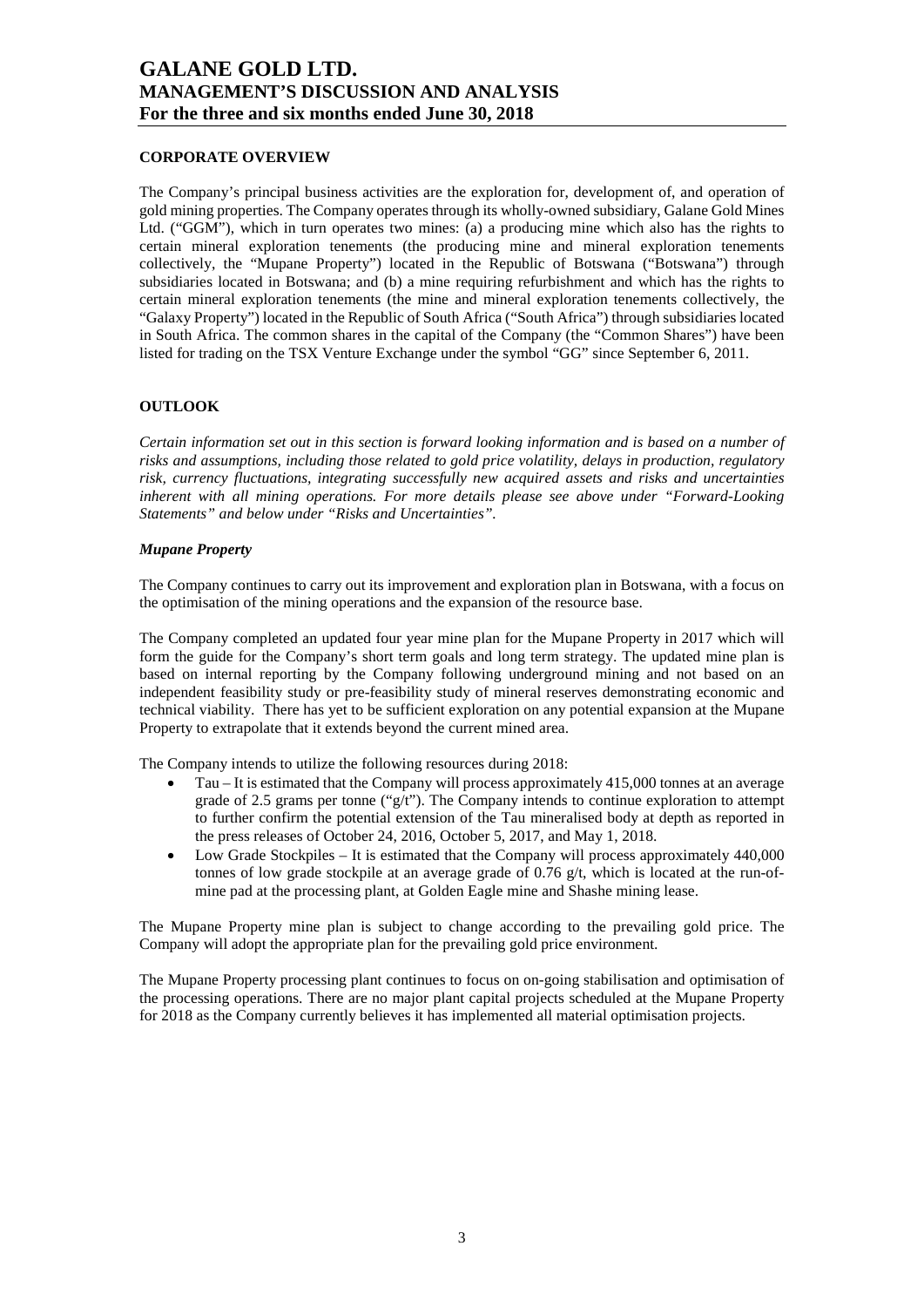#### *Galaxy Property*

In 2017, the Company announced that it had updated its mine plan for the Galaxy Property. The updated mine plan is based on internal reporting by the Company following underground mining and not based on an independent feasibility study or pre-feasibility study of mineral reserves demonstrating economic and technical viability. There has yet to be sufficient exploration on any potential expansion at the Galaxy Property to extrapolate that it extends beyond the current mined area.

On March 5, 2018, the Company announced that it had entered into a loan agreement with Barak Fund SPC Limited ("Barak") with respect to a \$5,000,000 secured loan facility (the "Barak Facility"), for a term ending three years from the date of the first drawdown and bearing interest at a rate of 14% per annum. The funds are to be used towards the refurbishment and expansion of the processing facilities and restarting underground mining operations at the Galaxy Property. The Company will pay to Barak, or its nominee, 0.75% of the net proceeds accruing to Galaxy Gold Mining Limited ("Galaxy") under an off-take agreement covering the annual gold concentrate production of the Agnes gold mine in Barberton owned and operated by Galaxy, after taking into account all attributable logistics and freight costs, State Royalties (as defined in the Barak Facility) and value-added tax (if applicable). Drawdowns on the facility remain subject to certain conditions precedent, which the Company expects to complete by September 2018.

Assuming the drawdown under the Barak facility, the Company anticipates the first production at the Galaxy Property by the end of the first quarter of 2019 and the first phase of the restart of the Galaxy Property to increase the capacity of the processing plant to 30,000 tonnes per month and annual production to over 25,000 ounces of gold at a projected cash cost per ounce of less than  $$800^{(1)}$ . During the implementation of the first phase, the Company expects to complete a study on the second expansion phase with the objective of increasing the capacity at the Galaxy processing plant to 60,000 tonnes per month and decreasing the cash cost per ounce with increased economies of scale.

#### **Note:**

(1) Based on a technical report entitled "A Technical Report on the Galaxy Gold Mine, Mpumalanga Province, South Africa" which was issued January 4, 2016 with an effective date of September 1, 2015 (the "Galaxy Technical Report"),and was prepared by Minxcon (Pty) Ltd and approved by Daniel van Heerden, B Eng (Min.), MCom (Bus. Admin.), Pr. Eng., FSAIMM, AMMSA, a Qualified Person as defined by NI 43-101. The Galaxy Technical Report satisfies the requirements to be a pre-feasibility study. Cash cost per ounce is a non-GAAP measure. See "Supplemental Information to Management's Discussion and Analysis".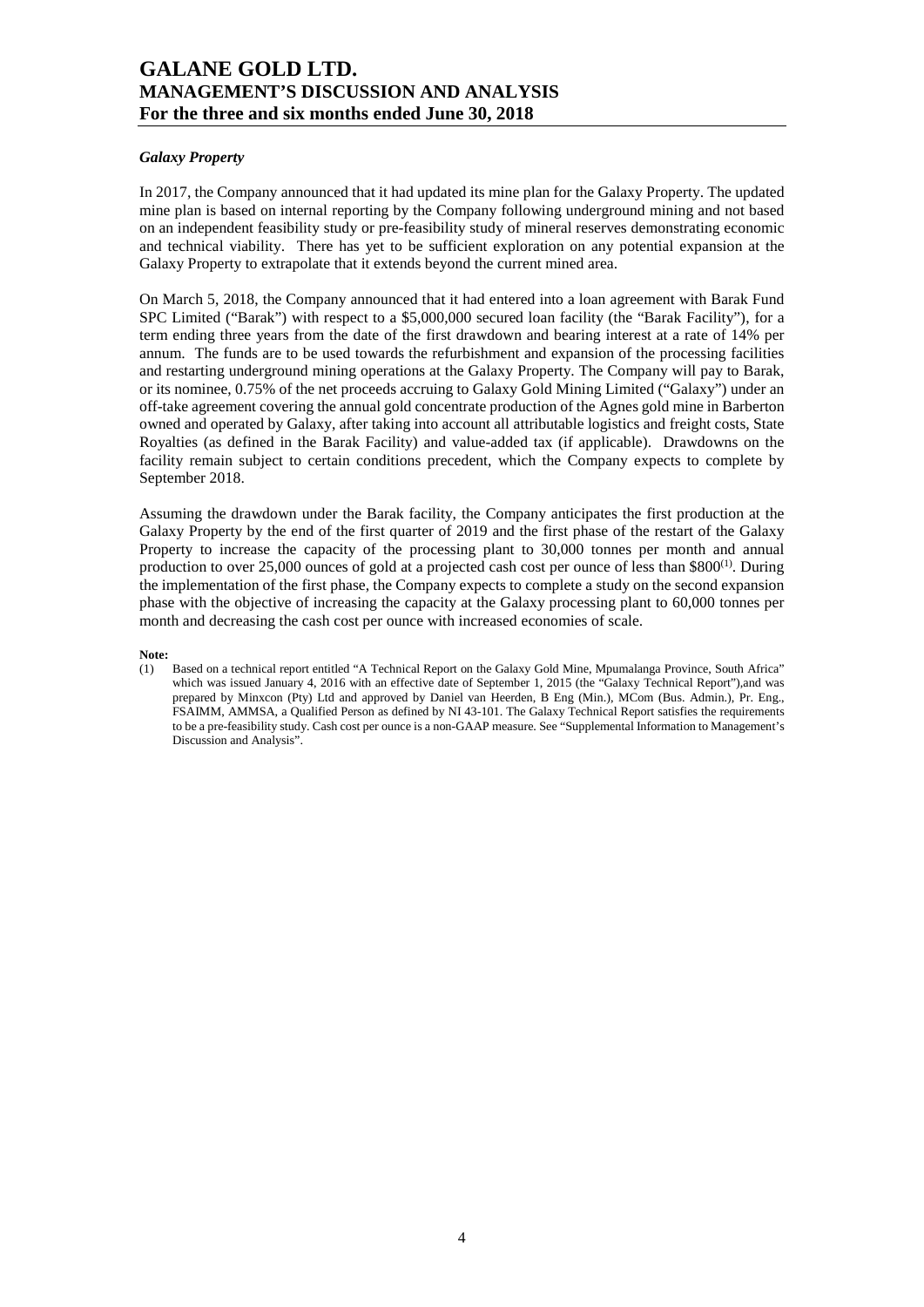#### **DISCUSSION OF OPERATIONS**

#### *For the three and six months ended June 30, 2018*

The following is an analysis of the Company's operating results for the three months ended June 30, 2018 ("Q2 2018") and the six months ended June 30, 2018 ("YTD 2018").

#### *Operating activity:*

Commentary regarding the Company's operating activity during Q2 2018 and YTD 2018 follows:

#### *Mining*

The following table sets forth certain key mining statistics for the Mupane Property:

|                      |               |         | 2018   |                 | 2017    |         |        |        | <b>YTD 2017</b> |  |
|----------------------|---------------|---------|--------|-----------------|---------|---------|--------|--------|-----------------|--|
|                      |               | Q2      | Q1     | <b>YTD 2018</b> | Q4      | Q3      | Q2     | Q1     |                 |  |
| Mupane (Tau)         | Ore $(t)$     | 97,913  | 88,995 | 186,908         | 115,684 | 108,615 | 79,753 | 61,373 | 365,425         |  |
|                      | Grade $(g/t)$ | 3.46    | 3.19   | 3.33            | 2.31    | 3.04    | 2.74   | 2.83   | 2.71            |  |
|                      | Waste (t)     | 18,720  | 14,757 | 33,477          | 10,721  | 16,968  | 14,911 | 9,326  | 51,926          |  |
| Tekwane              | Ore $(t)$     | 3,935   | 9,707  | 13,642          | 23,885  | 9,359   | 0      | 0      | 33,244          |  |
|                      | Grade (g/t)   | 1.50    | 1.89   | 1.77            | 2.10    | 2.25    |        |        | 2.14            |  |
|                      | Waste (t)     | 9,671   | 36,513 | 46,184          | 36,909  | 20,701  |        | ۰.     | 57,610          |  |
| Low Grade Stockpiles | Ore $(t)$     | 118,721 | 75,691 | 194,412         | 87,405  | 72,687  | 68,481 | 89,371 | 317,944         |  |
|                      | Grade (g/t)   | 1.04    | 0.90   | 0.98            | 0.82    | 0.89    | 0.87   | 0.82   | 0.85            |  |

The Company has mined from two deposits at the Mupane Property during 2018. They are:

- Tau In Q2 2018, the Company continued mining in the main reef of the ore body with 97,913 tonnes at 3.46 g/t being mined (Q2 2017 – 79,753 tonnes at 2.74 g/t). The increased tonnes for Q2 2018 was the result of being in steady state stoping operations for the entire quarter. For YTD 2018, 186,908 tonnes of ore at 3.33 g/t were mined compared to 141,126 tonnes of ore at 2.78 g/t for YTD 2017. The improvement in tonnes was due to being in steady state stoping operations for the entire period, while the grade was reflective of the mine plan prepared by the Company.
- Tekwane In O2 2018, the Company mined 3,935 tonnes at 1.50 g/t (O2 2017 nil), representing the completion of mining at Tekwane. For YTD 2018, 13,642 tonnes at 1.77 g/t (YTD 2017 – nil). The increase in tonnes mined for Q2 2018 and YTD 2018 was due to the limited impact of the wet season on mining at Tekwane compared to the comparable periods in 2017.

In addition, the Company is currently processing ore from its previously mined low-grade stockpiles and tailings, which are located next to the processing plant at the Mupane Property, Golden Eagle mine and Shashe mining lease. In Q2 2018, it processed 118,721 tonnes at an average grade of 1.04 g/t (Q2 2017  $-68,481$  tonnes at 0.87 g/t) and, for YTD 2018, it processed 194,412 tonnes at 0.98 g/t (YTD 2017 – 157,852 at 0.84  $g(t)$ . The increase in tonnes processed reflects the increased throughput capacity with the inclusion of the Shashe tailings with a low grind index and increased grade.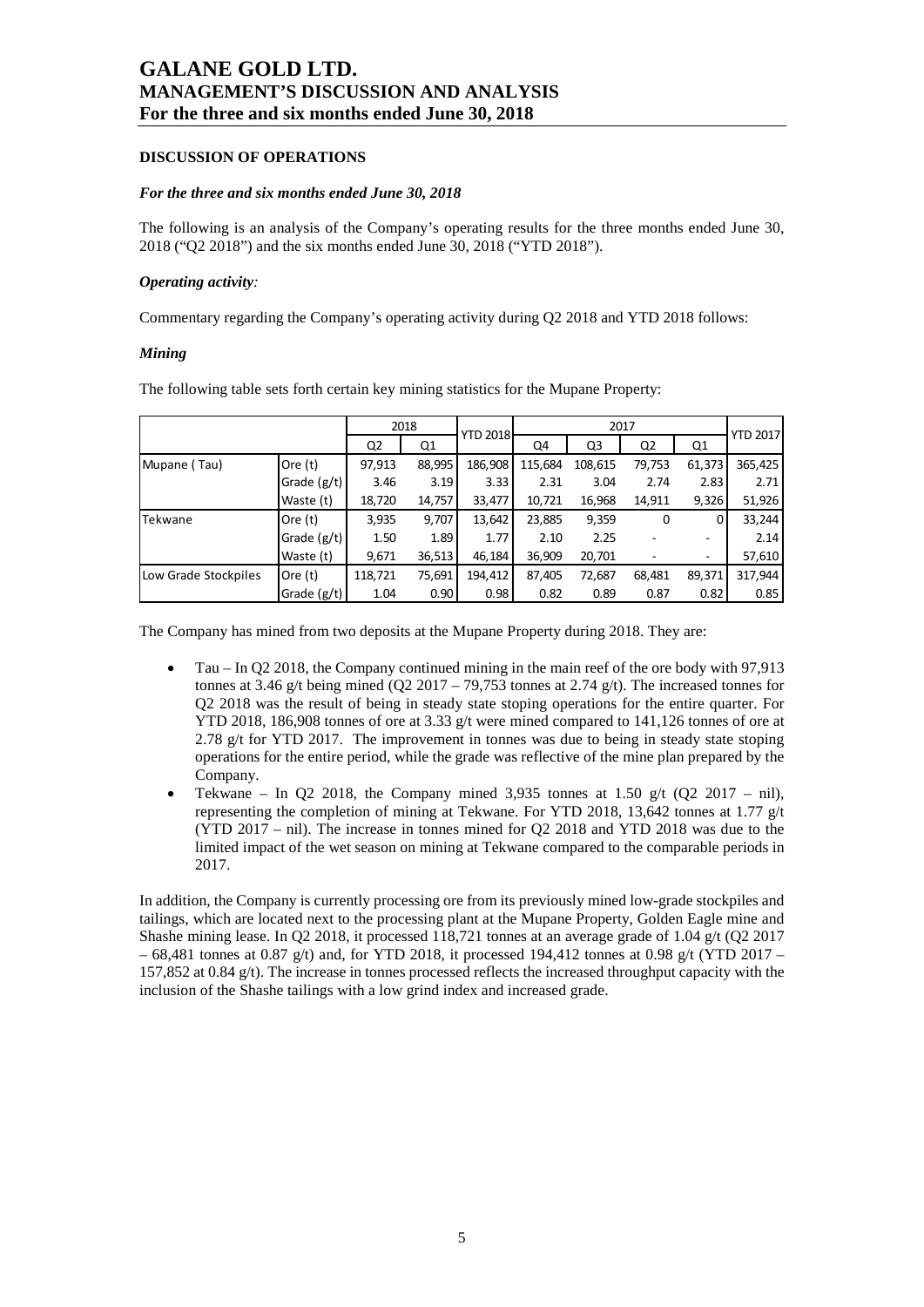#### *Processing*

The following table sets forth certain key processing statistics at the Mupane Property:

|                              |        | Q2 2018   Q1 2018 | <b>YTD</b> | Q4 2017 |       | 03 2017   02 2017   01 2017 |       | <b>YTD</b> |
|------------------------------|--------|-------------------|------------|---------|-------|-----------------------------|-------|------------|
|                              |        |                   | 2018       |         |       |                             |       | 2017       |
|                              |        |                   |            |         |       |                             |       |            |
| <b>Ore milled (000 t)</b>    | 214    | 179               | 393        | 228     | 202   | 151                         | 159   | 740        |
| Head grade $(g/t)$           | 2.19   | 2.09              | 2.15       | 1.69    | 2.04  | 1.81                        | 1.36  | 1.75       |
| Recovery (%)                 | 66.8%  | 63.5%             | 65.1%      | 71.3%   | 72.0% | 76.3%                       | 61.6% | 70.3%      |
| <b>Gold production (oz.)</b> | 10,088 | 7.649             | 17,737     | 8,812   | 9,535 | 6,709                       | 4,298 | 29,354     |

Gold production in Q2 2018 was 10,088 ounces compared to 6,709 ounces in Q2 2017. The average grade of 2.19 g/t was above the average grade of 1.81 g/t for Q2 2017, with ore feed from higher grade sections of Tau underground, Tekwane, and an increase in the feed grade from the low-grade stockpiles with the inclusion of the Shashe tailings. The recovery of 66.8% for Q2 2018 was below the Q2 2017 recovery of 76.3%, impacted by the variable mineralogy within the ore body realizing lower overall recoveries for the quarter. Ore milled for Q2 2018 of 214kt was an improvement on Q2 2017 of 151kt or ore milled, with greater stope ore availability and increased mill efficiency with the throughput issues from the prior year fully resolved.

Gold production for YTD 2018 was 17,737 ounces compared to 11,007 ounces for YTD 2017. The grade for YTD 2018 of 2.15 g/t (YTD 2017 – 1.58 g/t) was reflective of the additional stope ore available from Tau, while the recovery of 65.1% (YTD  $2017 - 69.8%$ ) was adversely impacted by the variable mineralogy within the ore body, and the ball mill being offline for the entirety of Q1 2018, affecting the grind size, and overall recoveries for the year to date. The increase in feed tonnes for YTD 2018 of 393kt (YTD 2017 – 310kt) with greater stope ore availability and increased mill efficiency with the throughput issues from the prior year fully resolved.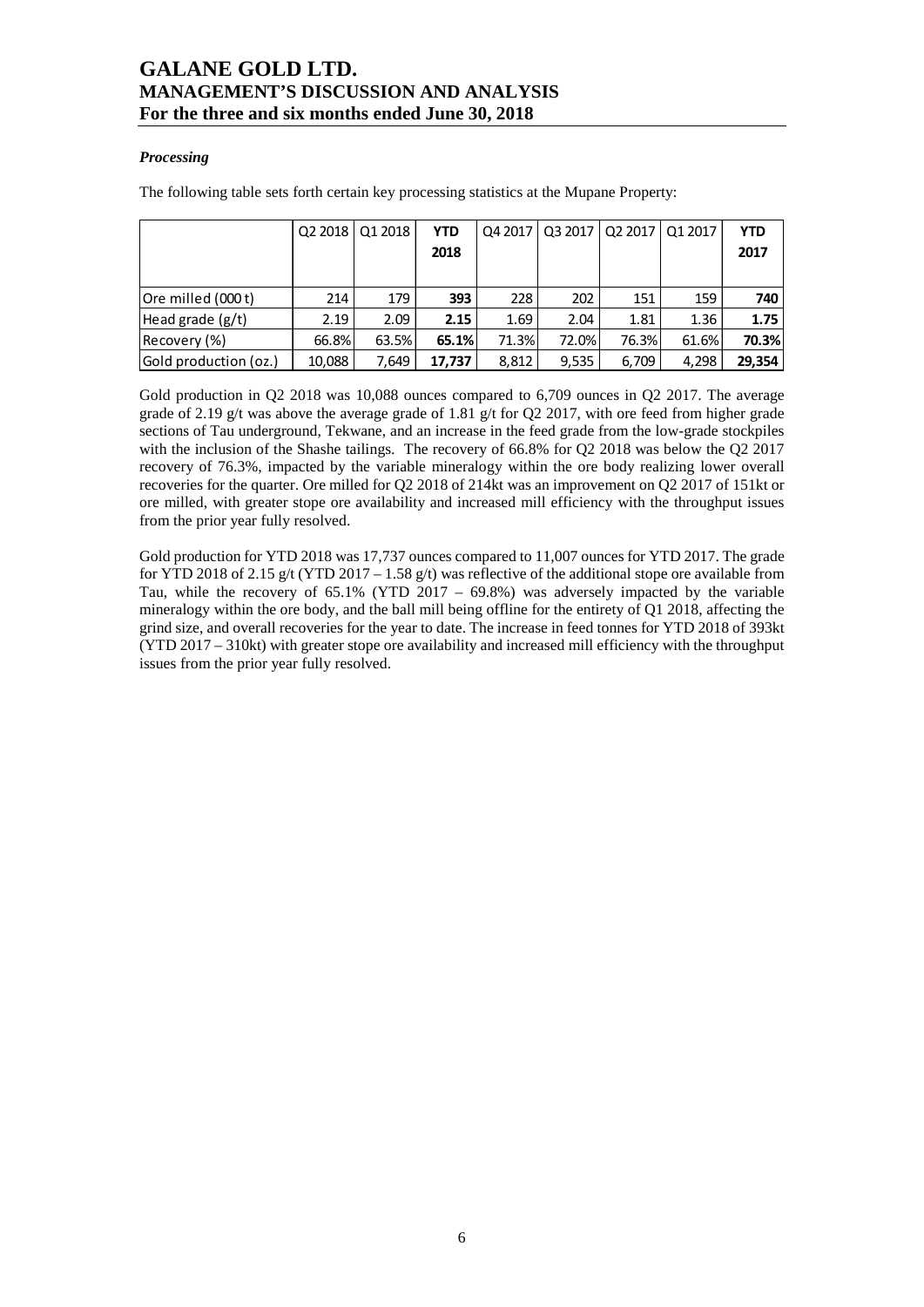#### *Revenue and earnings from mining operations*

The table below outlines the revenue and earnings from mining operations on a total dollar basis, and on a per ounce of gold sold basis:

|                                                                     | Q <sub>2</sub> 2018 |        | Q1 2018     | <b>YTD 2018</b> |        |  |
|---------------------------------------------------------------------|---------------------|--------|-------------|-----------------|--------|--|
| Revenue (000)                                                       | \$                  | 13,170 | \$<br>9,908 | \$              | 23,078 |  |
| Gold sold (oz.)                                                     |                     | 10,259 | 7,562       |                 | 17,821 |  |
| Earnings (Loss) from<br>mining operations<br>(000)                  | \$                  | 2,191  | \$<br>274   | \$              | 2,465  |  |
| Operating cash cost<br>excluding royalties<br>$(\frac{\csc(1)}{2})$ | \$                  | 905    | \$<br>976   | \$              | 935    |  |

|                                                                      | Q <sub>2</sub> 2017 |       | Q1 2017       | <b>YTD 2017</b> |          |
|----------------------------------------------------------------------|---------------------|-------|---------------|-----------------|----------|
| Revenue (000)                                                        | \$                  | 8,212 | \$<br>6,728   | \$              | 14,940   |
| Gold sold (oz.)                                                      |                     | 6,545 | 5,531         |                 | 12,076   |
| Earnings (Loss) from<br>mining operations<br>(000)                   | \$                  | 86    | \$<br>(2,533) | \$              | (2, 447) |
| Operating cash cost<br>excluding royalties<br>$(\frac{5}{oz})^{(1)}$ | \$                  | 943   | \$<br>1,448   | \$              | 1,140    |

**Note:** 

(1) Operating cash cost excluding royalties per ounce is a non-GAAP measure. See "Supplemental Information to Management's Discussion and Analysis".

In the three months ended June 30, 2018, the Company generated \$13.2 million in revenue from the sale of 10,259 ounces of gold plus incidental silver at an average combined price of \$1,284 per ounce and earnings from mining operations of \$2.2 million. This compares to \$8.2 million in revenue from the sale of 6,545 ounces of gold plus incidental silver at an average combined price of \$1,255 per ounce and earnings from mining operations of \$0.1 million in Q2 2017.

The reason for the change in earnings from mining operations from Q2 2018 to Q2 2017 is a result of several factors:

- Gold sales for Q2 2018 were 3,714 ounces more than in Q2 2017, compounded by an increase in the average combined price for gold and incidental silver achieved between the two quarters of \$29 per ounce. As a result, revenue was an additional \$5.0 million for Q2 2018. The reasons for the increase in ounces sold are discussed under "Mining" and "Processing" above.
- Mining costs in Q2 2018 were \$3.4 million compared to \$2.1 million in Q2 2017. The increase in cost is due to the additional tonnes mined at Tau, an increase in rehandle tonnes from low grade stockpiles and mining at Tekwane during the quarter.
- Processing costs were \$5.0 million for Q2 2018, compared to \$3.5 million for Q2 2017. The actual tonnes milled increased from 150,898 tonnes in Q2 2017 to 214,378 tonnes in Q2 2018, with the increase in costs consistent with the increase in milled tonnes.
- General and administration costs in Q2 2018 were \$1.0 million, consistent with the costs for Q2 2017.
- Depreciation and amortization of \$1.5 million was recognized in Q2 2018 consistent with the \$1.5 million for Q2 2017.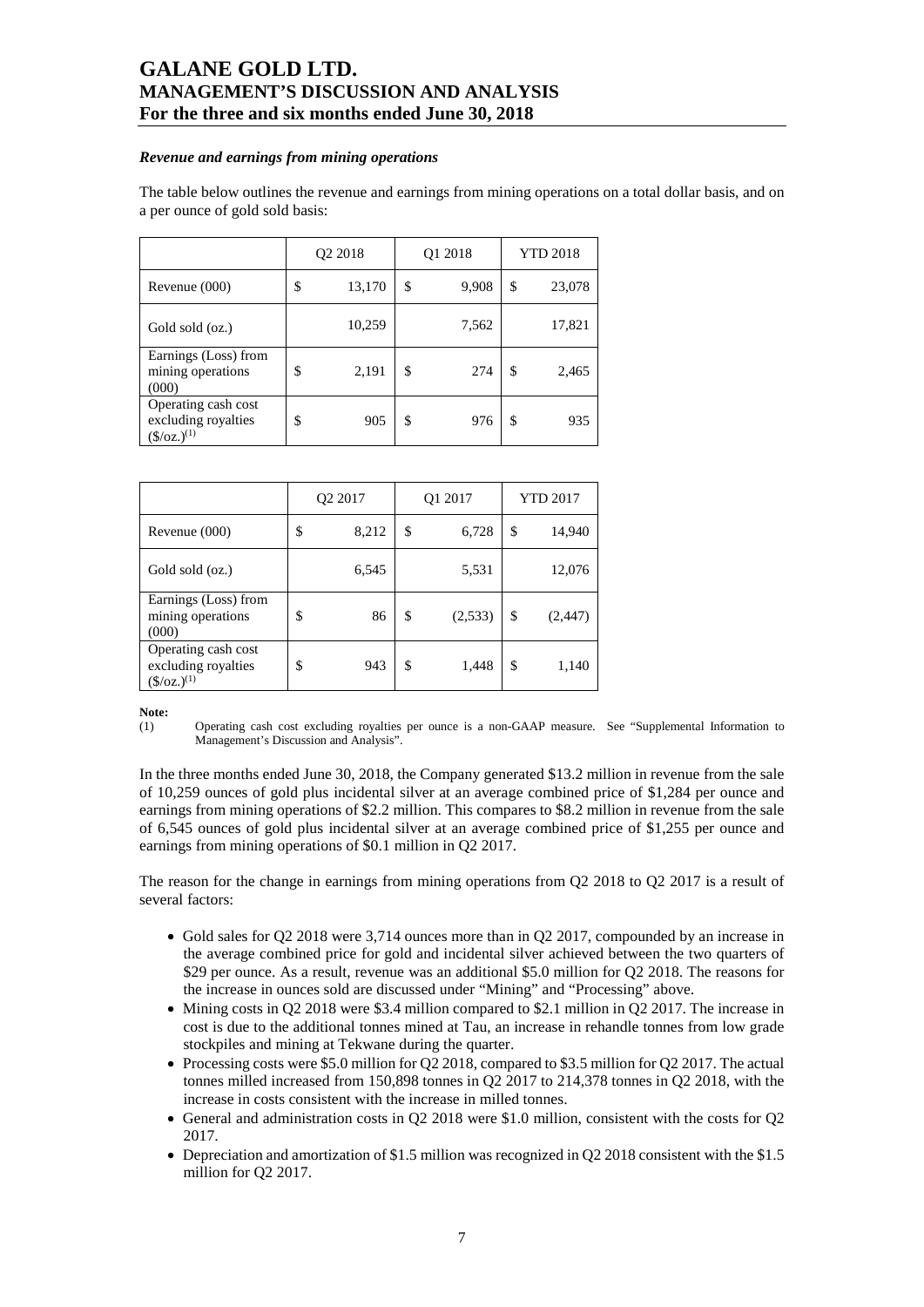As a result of the above factors the operating cash cost per ounce excluding royalties in Q2 2018 was \$905 compared to \$943 per ounce in Q2 2017. Cash cost per ounce is a non-GAAP measure. See "Supplemental Information to Management's Discussion and Analysis".

YTD 2018, the Company generated \$23.1 million in revenue from the sale of 17,821 ounces of gold plus incidental silver at an average combined price of \$1,295 per ounce and earnings from mining operations of \$2.5 million. YTD 2017, the Company generated \$14.9 million in revenue from the sale of 12,076 ounces of gold plus incidental silver at an average combined price of \$1,237 per ounce and a loss from mining operations of \$2.4 million.

The reason for the change in earnings from mining operations from YTD 2018 to YTD 2017 is a result of several factors:

- Gold sales for YTD 2018 were 5,745 ounces more than YTD 2017, compounded by an increase in the average combined price for gold and incidental silver achieved between the two periods of \$58 per ounce. As a result, revenue was an additional \$8.1 million for YTD 2018. The reasons for the increase in ounces sold are discussed under "Mining" and "Processing" above.
- Mining costs for YTD 2018 were \$6.7 million compared to \$4.9 million for YTD 2017. The increase in cost is due to the additional tonnes mined at Tau underground, an increase in rehandle tonnes from low grade stockpiles and mining at Tekwane during the quarter
- Processing costs increased to \$9.0 million for YTD 2018 from \$7.8 million for YTD 2017. The actual tonnes milled increased from 310,356 tonnes for YTD 2017 to 393,463 tonnes for YTD 2018. The increase in costs reflected the additional ore tonnes processed for YTD 2018.
- General and administration costs for YTD 2018 were \$2.0 million, consistent with YTD 2017 spend of \$1.9 million.
- Depreciation and amortization of \$2.9 million was recognized for YTD 2018, consistent with YTD 2017 of \$2.9 million.

As a result of the above factors, the operating cash cost per ounce (excluding royalties) for YTD 2018 was \$935 per ounce compared to \$1,140 per ounce YTD 2017. Cash cost per ounce is a non-GAAP measure. See "Supplemental Information to Management's Discussion and Analysis".

#### *Results*

The Company's earnings (loss) comprised of:

|                                | <b>YTD 2018</b><br>O <sub>2</sub> 2018 |                 | O <sub>2</sub> 2017 | <b>YTD 2017</b>   |
|--------------------------------|----------------------------------------|-----------------|---------------------|-------------------|
| Earnings (Loss) from mining    | \$<br>2,191,008                        | \$<br>2,464,676 | \$<br>85,610        | \$<br>(2,447,673) |
| operations                     |                                        |                 |                     |                   |
| <b>Exploration costs</b>       | (57, 809)                              | (117,985)       | (50, 442)           | (85,226)          |
| Corporate general and          |                                        |                 |                     |                   |
| administrative costs           | (587, 655)                             | (1, 172, 877)   | (399, 299)          | (823,720)         |
| Stock-based compensation       | (58,905)                               | (123,918)       | (69, 736)           | (131,948)         |
| Foreign exchange gain (loss)   | 1,228,870                              | 633,655         | (53,041)            | (466, 894)        |
| Interest on long term debt     | (70, 877)                              | (118,550)       | (203, 233)          | (462, 747)        |
| Galaxy on-going costs          | (156,219)                              | (448, 424)      | (312, 186)          | (619, 135)        |
| Other (expenses) income        | (7, 545)                               | (4,615)         | 4,068               | 5,545             |
| Other financing income (costs) | (81,717)                               | (185, 653)      | (331, 176)          | (560, 988)        |
|                                | \$<br>2,399,151                        | \$<br>(926,309) | \$(1,329,435)       | S<br>(5,592,786)  |

Galaxy on-going costs for YTD 2018 represents the net cost incurred to idle Galaxy's plant while progress on the project has been slowed, net of \$0.2 million in creditor and shareholder loans that have prescribed under South African law, allowing for long outstanding debts to be written off if they meet certain criteria. For YTD 2017 there was no prescription of creditor or shareholder loans.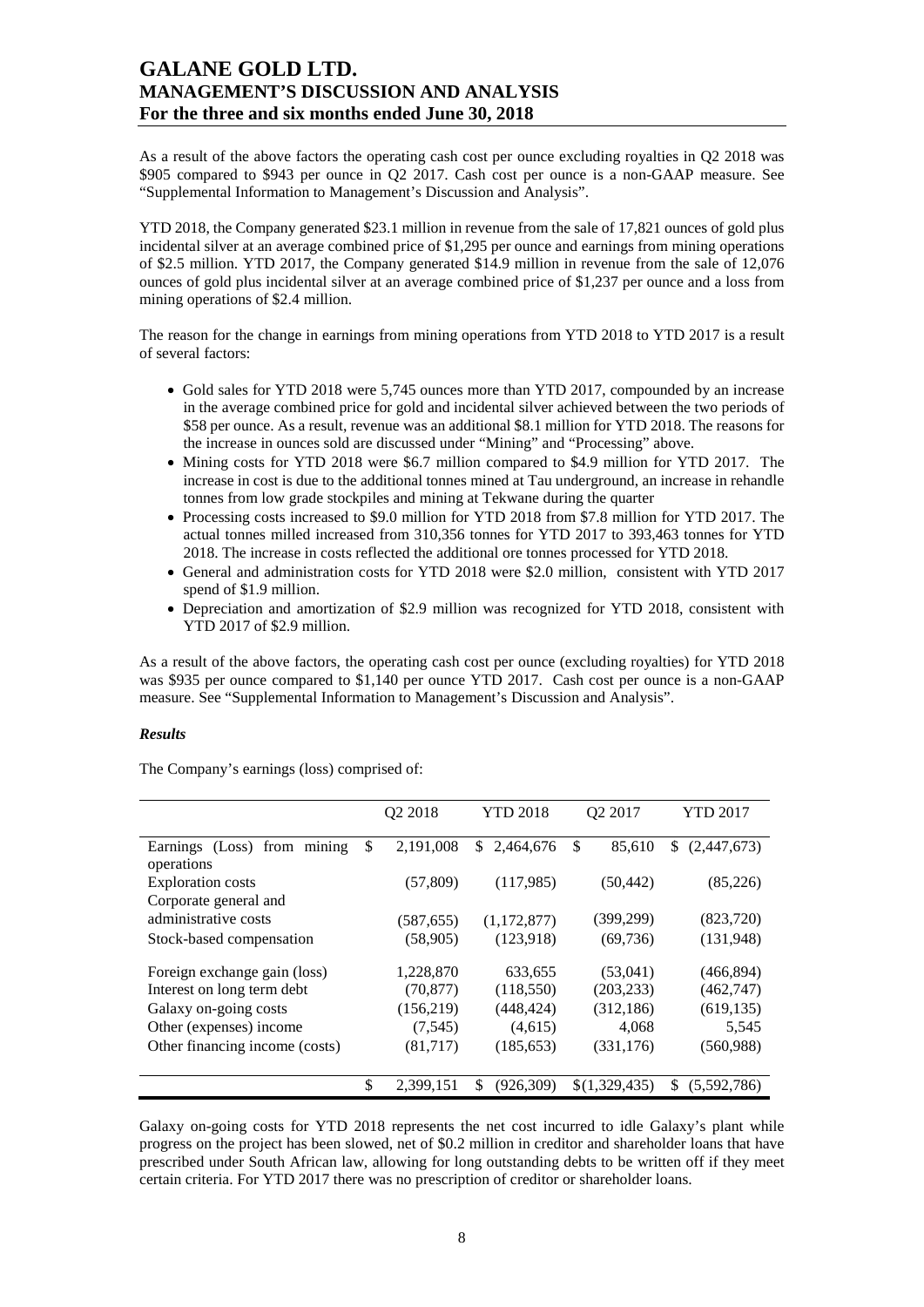|                    | Q2 2018 |         |    | <b>YTD 2018</b> | Q2 2017       | <b>YTD 2017</b> |         |
|--------------------|---------|---------|----|-----------------|---------------|-----------------|---------|
| Professional fees  | \$      | 142.221 | \$ | 272,200         | \$<br>159,879 | \$              | 239,572 |
| Management fees to |         |         |    |                 |               |                 |         |
| officers           |         | 304,071 |    | 612,530         | 121,041       |                 | 339,865 |
| Investor relations |         | 26,265  |    | 26,265          | 4.320         |                 | 9,576   |
| Corporate general  |         |         |    |                 |               |                 |         |
| and administration |         | 115,098 |    | 261,882         | 114,059       |                 | 234,707 |
|                    | \$      | 587,655 | S  | 1,172,877       | \$<br>399,299 | \$              | 823,720 |

Corporate general and administration costs are comprised of the following:

### **SUMMARY OF FINANCIAL POSITION**

Selected Consolidated Statement of Financial Position Data:

|                            | June 30,     | March 31,   | December 31,   | September 30.  |
|----------------------------|--------------|-------------|----------------|----------------|
|                            | 2018         | 2018        | 2017           | 2017           |
|                            | \$           | S           | \$             | S              |
| Total current assets       | 10,032,561   | 8.530.210   | 8,906,012      | 8,310,348      |
|                            |              |             |                |                |
| Total current liabilities  | 11,052,174   | 11,885,613  | 19,784,067     | 19,968,563     |
| Working capital            | (1,019,613)  | (3,355,403) | (10, 878, 055) | (11, 658, 215) |
| Mining assets              | 36, 366, 842 | 36,839,800  | 37,645,844     | 35,946,031     |
| Non-current liabilities    | 20, 205, 601 | 20,800,825  | 12,676,388     | 12,338,333     |
| Total shareholders' equity | 15, 141, 628 | 12,683,572  | 14,091,401     | 11,949,483     |

|                            | June $30$ ,    | March 31.      | December 31. | September 30. |
|----------------------------|----------------|----------------|--------------|---------------|
|                            | 2017           | 2017           | 2016         | 2016          |
|                            | \$             | \$             | \$           |               |
|                            |                |                |              |               |
| Total current assets       | 7,408,107      | 7,473,036      | 9,119,240    | 11,272,386    |
| Total current liabilities  | 22,294,894     | 20,600,653     | 17,661,577   | 14,835,386    |
| Working capital            | (14, 886, 787) | (13, 127, 617) | (8,542,337)  | (3,563,000)   |
| Mining assets              | 37,849,520     | 38,830,793     | 39.508.176   | 36,869,795    |
| Non-current liabilities    | 12,373,848     | 13,882,341     | 14,944,366   | 14,340,632    |
| Total shareholders' equity | 10,588,885     | 11,820,835     | 16,021,973   | 18,966,163    |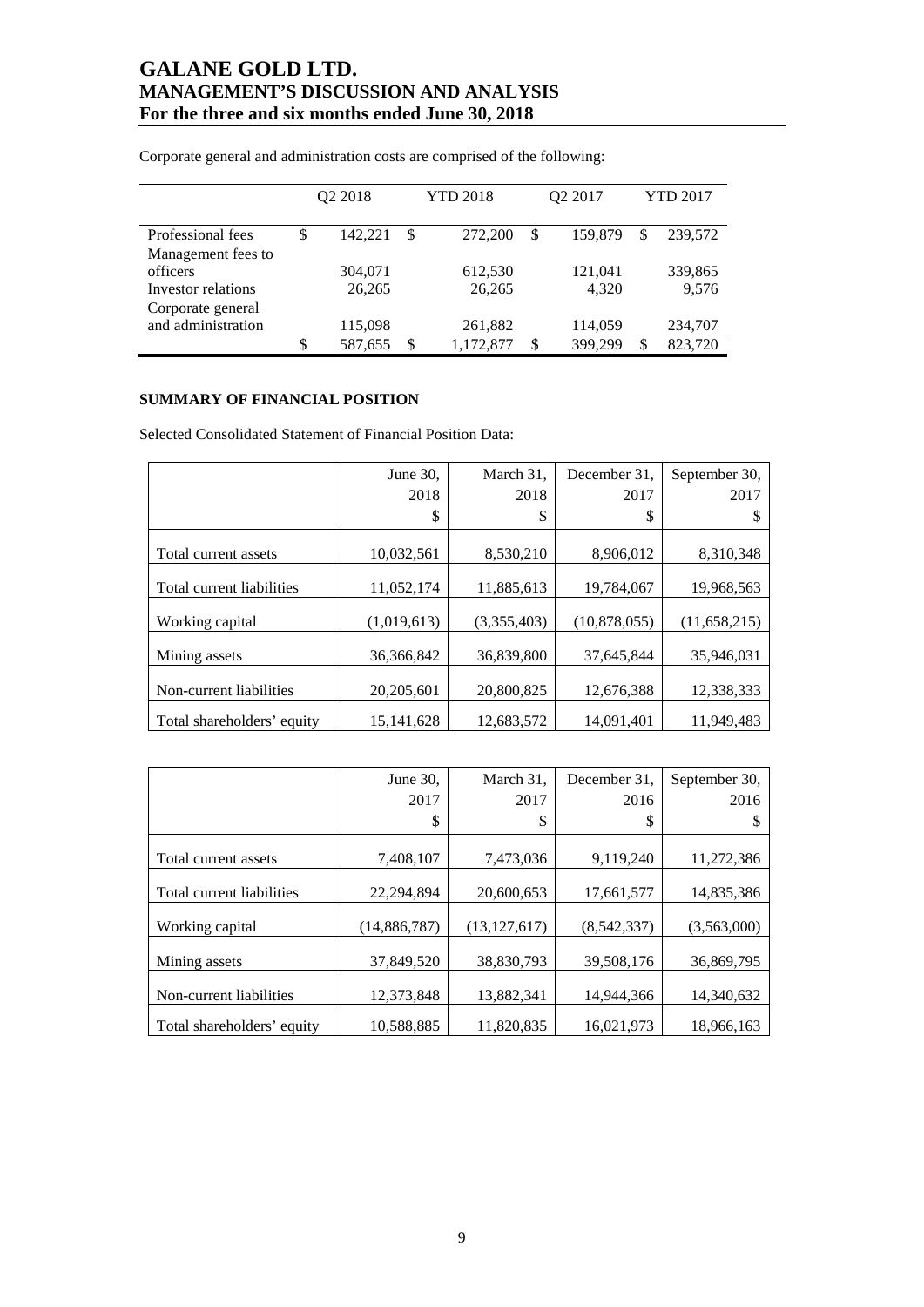In Q2 2018 there was a working capital deficiency of \$1.0 million, an improvement of \$2.3 million from Q1 2018. The decrease in working capital deficiency was mainly due to the following movements in total current liabilities and cash balance:

- A cash balance increase of \$1.3 million.
- An increase in stores inventory of \$0.1 million.
- An increase in taxes recoverable of \$0.1 million.
- A decrease in trade payables of \$0.9 million comprised of a decrease of \$0.2 million for the prescription of Galaxy creditors in accordance with South African law, and payment of some historic creditor balances.
- An increase of \$0.1 million in interest bearing loans and borrowings in Q2 2018. The increase was due to a \$0.2 million increase in deferred Government of Botswana royalties moving from non-current liabilities, offset by a decrease of \$0.1 million for capital lease obligations repaid during the quarter.

In Q2 2018, non-current liabilities decreased by \$0.6 million, with a \$0.3 million decrease in rehabilitation provisions due to depreciation of the Botswana Pula and South African Rand during the quarter, and a \$0.2 million decrease in deferred royalties transferred to current liabilities.

Total shareholders' equity in Q2 2018 increased by \$2.5 million primarily as a result of the net earnings for the quarter of \$2.4 million.

For YTD 2018, the Company's working capital deficiency decreased \$9.9 million from the year ended December 31, 2017. The increase in working capital was mainly due to the following movements:

- An increase in the cash balance of \$1.1 million as a result of: cash flow from operating activities of \$3.2 million, offset by capital costs of \$1.6 million and repayment of financing facilities of \$0.4 million.
- A decrease in ore stockpiles of \$0.3 million as the Company processed the low grade stockpiles at the Mupane Property, offset by an increase of \$0.1 million in stores inventory.
- An increase in prepaid expenses of \$0.5 million, offset by a decrease in other receivables of \$0.3 million.
- A decrease in trade payables and accrued liabilities of \$0.9 million comprised of a decrease of \$0.2 million for the prescription of Galaxy creditors in accordance with South African law, payment of some historic creditor balances and the impact from the depreciation of the South African Rand for YTD 2018.
- A decrease of \$7.8 million in interest bearing loans and borrowings resulting from a decrease of \$7.6 million for Government of Botswana royalties transferred to non-current, and a decrease of \$0.2 million for capital lease obligations.

For YTD 2018, non-current liabilities increased by \$7.5 million with the \$7.6 million for Government of Botswana royalties re-allocated to non-current liabilities, and a decrease of \$0.1 million in the rehabilitation provision.

Total shareholders' equity for YTD 2018 increased by \$1.1 million primarily due to the profit for the year to date of \$0.9 million.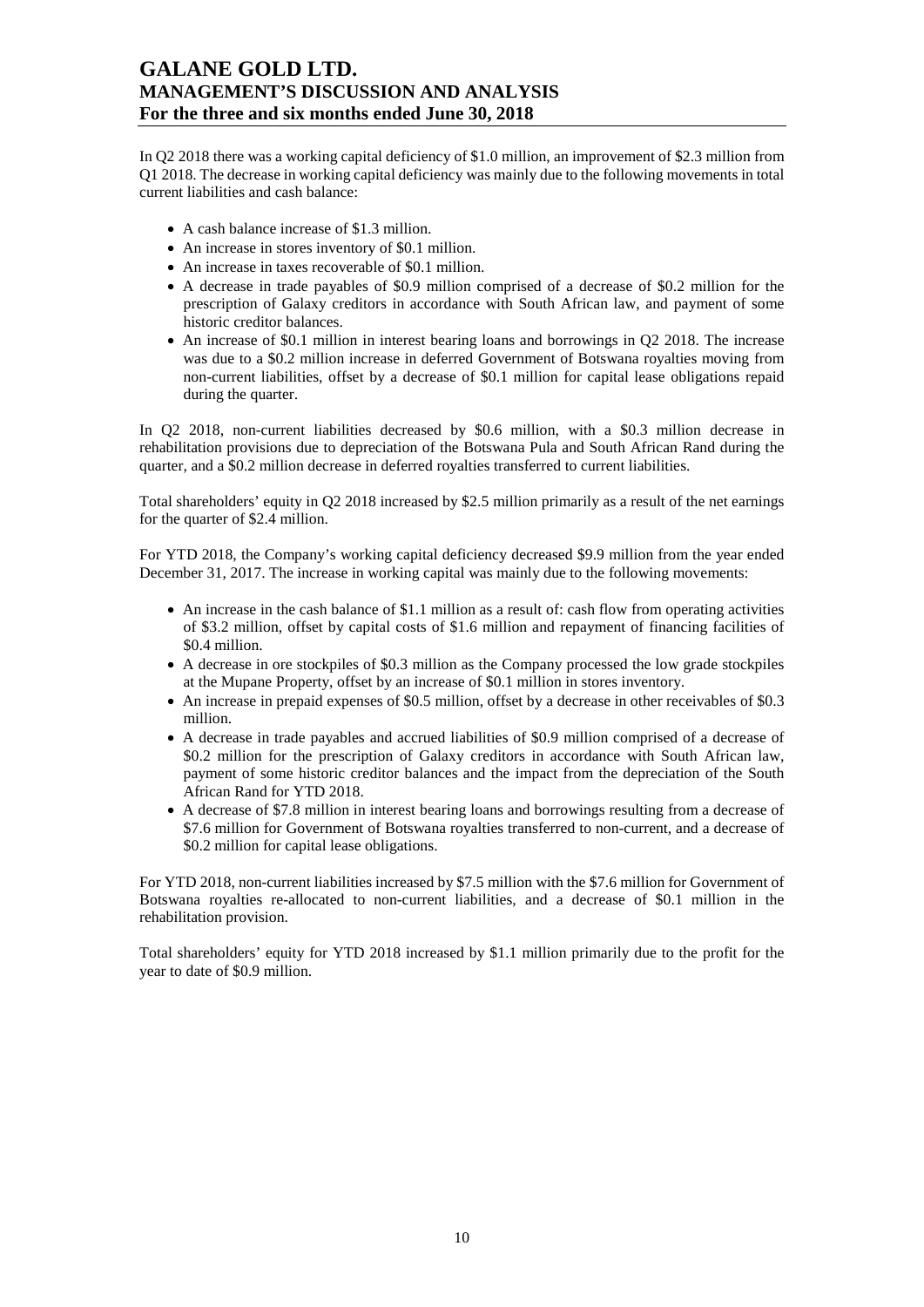### **LIQUIDITY AND CAPITAL RESOURCES**

The Company defines capital as consisting of shareholders' equity, being comprised of issued capital stock, contributed surplus and deficit and long term debt. The Company's objectives when managing capital are primarily to support the creation of shareholder value, but also to ensure that the Company is able to meet its financial obligations as they become due. The Company has not declared or paid any dividends on its Common Shares.

In order to fund the business activities intended in its current business plan, management expects that the Company's mining operations will continue to provide positive cash flow from its operations that is more than sufficient to support its corporate expenses, capital expenditure requirements and exploration activities. As described above under "Summary of Financial Position", at June 30, 2018, the Company had a working capital deficiency of \$1.0 million and generated \$3.2 million in cash flow from operations for the six months ended June 30, 2018.

The revenue of the Company is dependent upon the spot price of gold. At the current level of operating costs, the Company will continue to generate positive cash flow on an annual basis from operations even if there was a 10% reduction in the spot price of gold as at the date of this MD&A.

The Company's officers and senior management take full responsibility for managing the Company's capital and do so through monthly meetings and regular review of financial information. The Company's Board of Directors is responsible for overseeing this process.

On March 5, 2018, the Company announced that it had entered into the Barak Facility. The funds are to be used towards the refurbishment and expansion of the processing facilities and restarting underground mining operations at the Galaxy Property. Drawdowns on the facility remain subject to certain conditions precedent, which the Company expects to complete by September 2018. See "Outlook" above.

#### *Liquidity risk*

As at June 30, 2018, the Company had a working capital deficiency of \$1.0 million compared to a deficiency of \$10.9 million at December 31, 2017. Included in working capital as at December 31, 2017 was \$8.4 million due to the government of Botswana relating to outstanding royalty payments, the majority of which has been transferred to long term liabilities based on an agreement with the government of Botswana.

The strength in gold prices and improved operating performance at the Mupane mine have had a positive impact on the Company's operating results, resulting in earnings from mining operations of \$2.5 million for the six months ended June 30, 2018, compared to a loss of \$2.4 million for the same period in 2017. Cash flow generated from operations for the six months ended June 30, 2018 was \$3.2 million and the Company expects to be able to meet its obligations as they fall due for at least the next 12 months from cash generated from operations.

The current commodity price and exchange rate environment can be volatile which may have an impact on the Company's cash flows. Despite the higher gold price currently being realized, the Company continues to review its near term operating plans and to take steps to reduce costs and maximize cash flow generated from operations.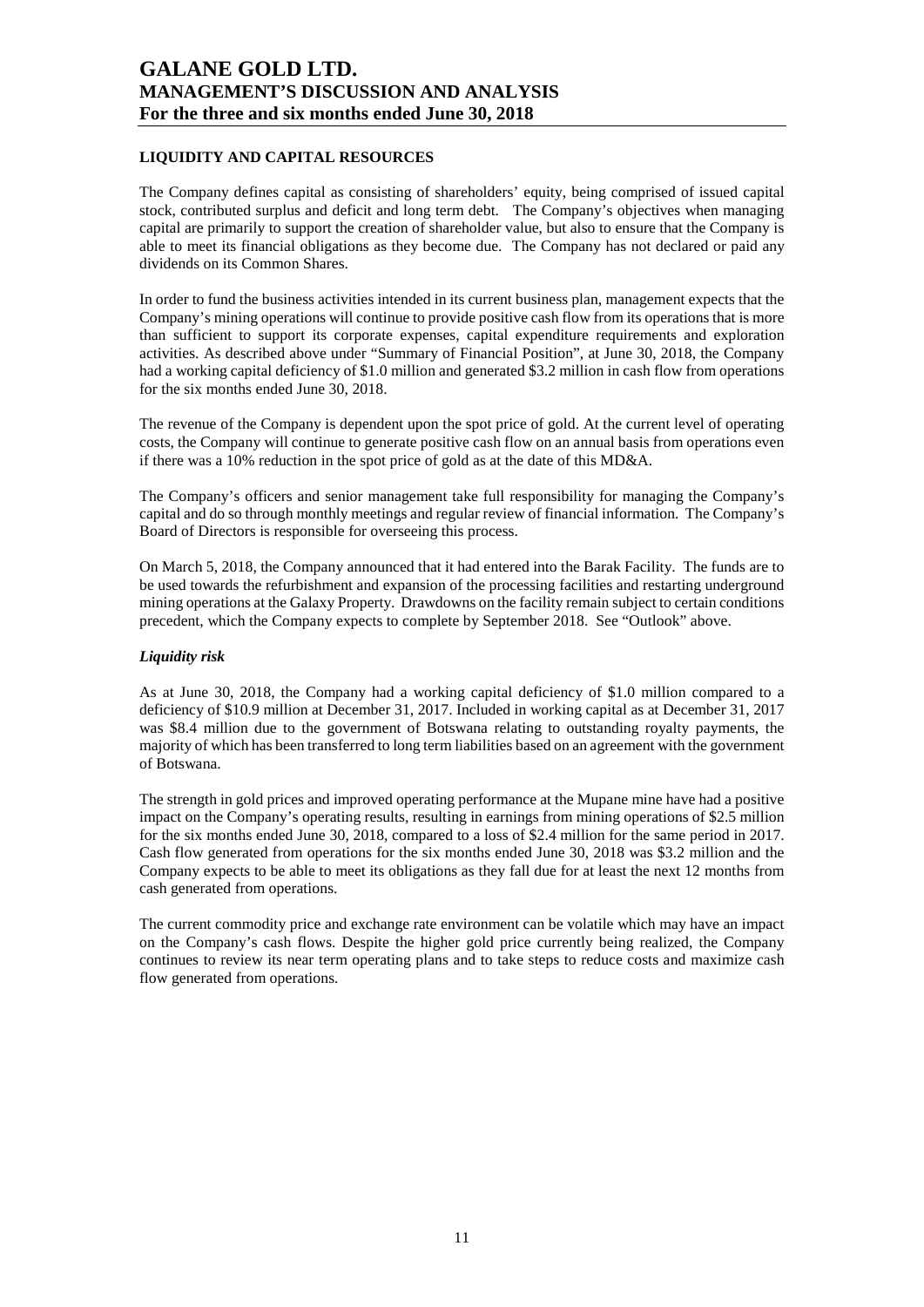### **SUMMARY OF QUARTERLY RESULTS**

The following table summarizes the Company's selected quarterly information for each of the eight most recently completed quarters:

|                                     |                |             | Three months ended |               |
|-------------------------------------|----------------|-------------|--------------------|---------------|
|                                     | June 30,       | March 31,   | December 31.       | September 30, |
|                                     | 2018           | 2018        | 2017               | 2017          |
|                                     | S              | \$          | \$                 | \$            |
| Revenue                             | 13,169,757     | 9,907,949   | 10,555,110         | 11,800,622    |
| Total mining costs                  | (10, 978, 749) | (9,634,281) | (8,189,893)        | (9,987,271)   |
| Non-mining expenses                 | 208,143        | (1,746,510) | (401, 662)         | (527,090)     |
| (Loss) earnings                     | 2,399,151      | (1,472,842) | 1,963,555          | 1,286,261     |
| (Loss) earnings per share           |                |             |                    |               |
| Basic                               | 0.02           | (0.01)      | 0.01               | 0.01          |
| Fully diluted                       | 0.02           | (0.01)      | 0.01               | 0.01          |
| Total assets at end of quarter      | 46,399,403     | 45,370,010  | 46,551,856         | 44,256,379    |
| Total liabilities at end of quarter | 20,205,601     | 32,686,438  | 32,460,455         | 32,306,896    |
| Total equity at end of quarter      | 15, 141, 628   | 12,683,572  | 14,091,401         | 11.949.483    |

|                                     |             |             | Three months ended |               |
|-------------------------------------|-------------|-------------|--------------------|---------------|
|                                     | June 30,    | March 31,   | December 31,       | September 30, |
|                                     | 2017        | 2017        | 2016               | 2016          |
|                                     | S           | S           | S                  |               |
| Revenue                             | 8,212,225   | 6,727,699   | 7,576,243          | 8,398,808     |
| Total mining costs                  | (8,126,615) | (9,260,983) | (9,296,791)        | (8,390,587)   |
| Non-mining expenses                 | (1,415,045) | (1,730,067) | (1,076,594)        | (1,593,573)   |
| Earnings (loss)                     | (1,329,435) | (4,263,351) | (2,797,142)        | (1,585,352)   |
| Earnings (loss) per share           |             |             |                    |               |
| <b>Basic</b>                        | (0.01)      | (0.03)      | (0.02)             | (0.01)        |
| Fully diluted                       | (0.01)      | (0.03)      | (0.02)             | (0.01)        |
| Total assets at end of quarter      | 45,257,627  | 46,303,829  | 48,627,916         | 48, 142, 181  |
| Total liabilities at end of quarter | 34,668,742  | 34,482,994  | 32,605,943         | 29,176,018    |
| Total equity at end of quarter      | 10,588,885  | 11,820,835  | 16,021,973         | 18,966,163    |

**Note:** 

(1) Information for all periods is presented in accordance with IFRS applicable to interim financial reporting and in U.S. dollars.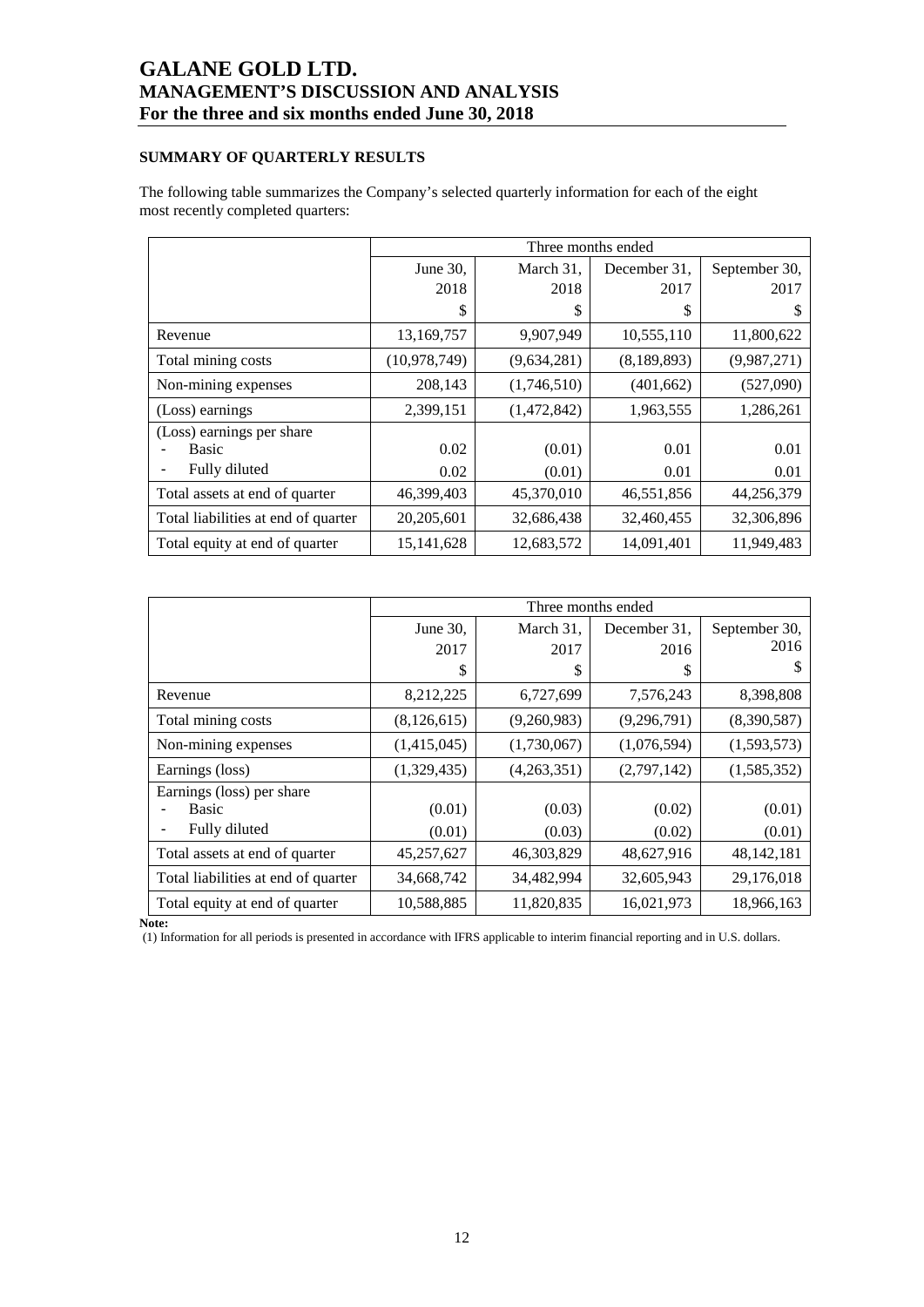#### **FINANCIAL INSTRUMENTS**

The Company's financial instruments consist of cash, trade and other receivables, accounts payable and accrued liabilities, interest bearing loans and borrowing, and warrants denominated in foreign currencies. The fair value of the Company's trade and other receivables, and accounts payable and accrued liabilities approximate their carrying value. The Company's interest bearing loans and borrowings are recorded at amortized cost using the effective interest rate method.

Credit risk is the risk that one party to a financial instrument will cause a loss for the other party by failing to discharge an obligation. The Company is subject to normal industry credit risks. The Company currently has no trade receivables for the purchase of the gold it produces, and the other receivable balance consists of amounts outstanding on tax credits from governmental authorities, each of which are expected to be paid in the near term at face value. The Company's exposure to credit risk is minimal.

Liquidity risk is the risk that an entity will encounter difficulty in meeting obligations associated with financial liabilities. The Company's approach to managing liquidity risk is to ensure that it will have sufficient liquidity to meet liabilities when due. As at June 30, 2018, the Company had current assets of \$10,032,561 (December 31, 2017 - \$8,906,012) to settle current liabilities of \$11,052,174 (December 31, 2017 - \$19,784,067). All of the Company's financial liabilities have contractual maturities of less than 60 days and are subject to normal trade terms. See "Liquidity and Capital Resources" section for further commentary on the Company's liquidity risks.

Interest risk is the risk that the fair value of future cash flows will fluctuate as a result of changes in market risk.

Currency risk is the risk that the fair value or future cash flows of a financial instrument will fluctuate because of changes in foreign exchange rates. The Company's operations are in Botswana, South Africa and Canada and its functional currency is U.S. dollars. The international nature of the Company's operations results in foreign exchange risk as transactions are denominated in foreign currencies, including the Botswana Pula, the South African Rand and Canadian Dollars. The operating results and the financial position of the Company are reported in U.S. dollars. The fluctuations of the operating currencies in relation to the U.S. dollar will, consequently, have an impact upon the reported results of the Company and may also affect the value of the Company's assets and liabilities. The Company monitors the volatility of foreign exchange rates and will hedge its currency risk if it determines that the need arises.

Market risk is the risk that the fair values of financial instruments or that the Company's future cash flows will fluctuate because of changes in market commodity rates. The Company's efforts are currently focused on the production of gold. As such, the Company's future cash flows and valuation of its future mineral assets will be exposed to market risk on the price fluctuations of gold as a commodity.

#### **ISSUED AND OUTSTANDING SHARE CAPITAL**

The Company's authorized capital consists of an unlimited number of Common Shares, of which 146,804,760 Common Shares are issued and outstanding as of the date of this MD&A.

The Company adopted a stock option plan (the "Option Plan"). Under the terms of the Option Plan, officers, directors, employees and consultants are eligible to receive grants of stock options to purchase Common Shares for a period of up to ten years from the date of grant, provided that the number of Common Shares reserved for issuance may not exceed 10% of the total issued and outstanding Common Shares at the date of the grant. As of the date of this MD&A, subject to the terms of the Option Plan, options to purchase 9,700,000 Common Shares are outstanding and options to purchase 4,980,476 Common Shares are available for grant.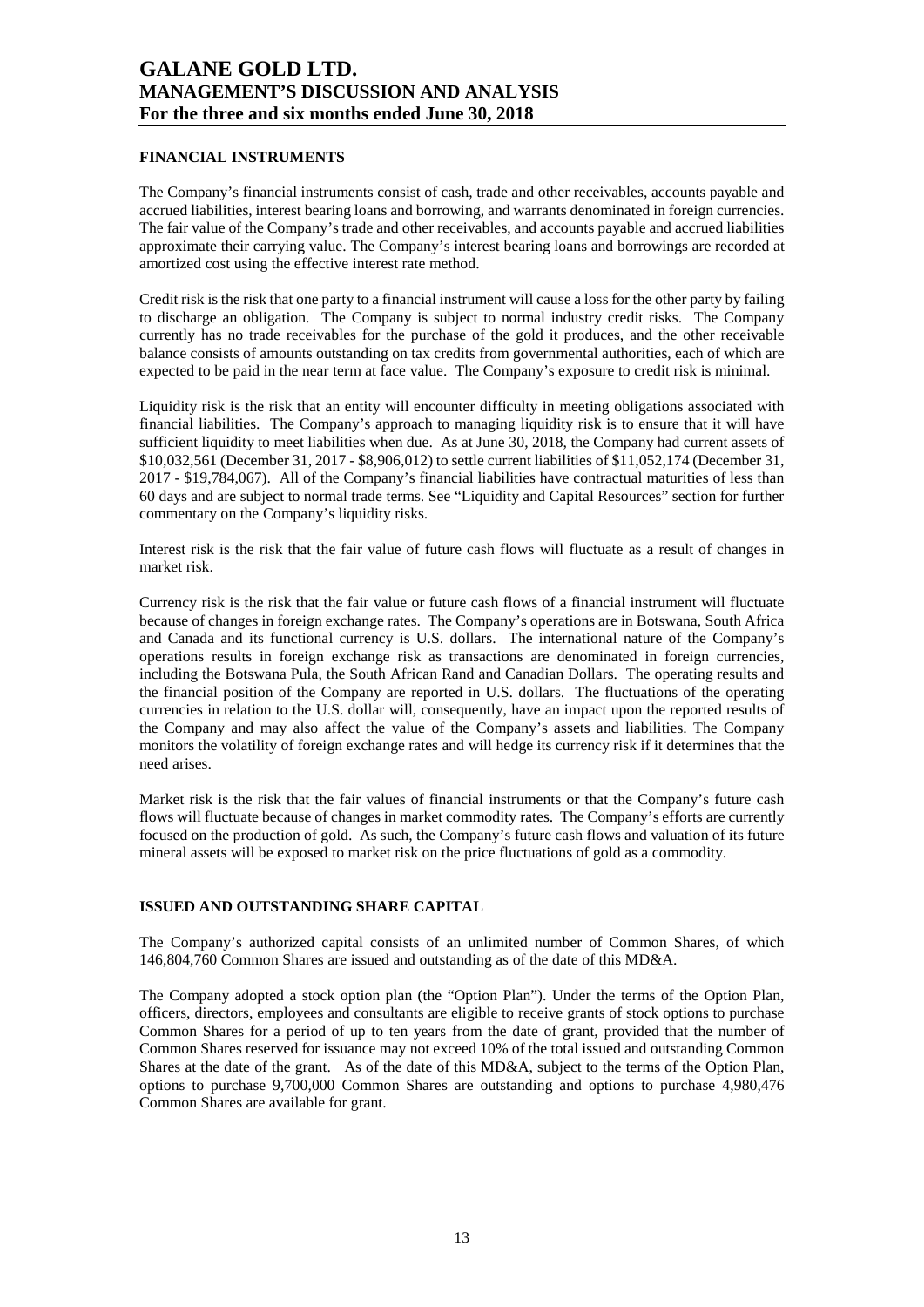The Company adopted a share purchase plan ("SPP") on June 12, 2012. Under the terms of the SPP, each participating officer, director, or employee that has been employed with the Company or its subsidiaries for at least six months is entitled to receive the matching number of Common Shares acquired pursuant to the SPP at no cost to such officer, director or employee. Subject to certain conditions, such deferred matching shares will be issued to the participating officers, directors or employees over a three-year period following the date of the purchase of the qualifying shares. As of the date of this MD&A, the participating officers, directors and employees of the Company are entitled to be issued, subject to the terms of the SPP, no additional deferred matching shares.

The Company adopted a deferred share unit plan (the "DSU Plan") on June 3, 2014. Subject to adjustment in certain circumstances, the maximum aggregate number of Common Shares that may be reserved for issuance pursuant to the DSU Plan is 13,262,888 Common Shares. As of the date of this MD&A, subject to the terms of the DSU Plan, participating officers, directors, employees and consultants of the Company may be issued an aggregate of up to 4,970,046 Common Shares pursuant to outstanding deferred share units awarded under the DSU Plan and 965,782 Common Shares have been issued under the DSU Plan.

In connection with the Galaxy Acquisition, the Company issued warrants exercisable to acquire up to 4,596,614 Common Shares. On November 20, 2017, 4,076,598 warrants expired unexercised leaving 520,016 warrants outstanding.

#### **DEBENTURES**

As part of the Galaxy acquisition in 2015, the Company issued approximately \$2.4 million aggregate principal amount of unsecured convertible debentures (the "Galaxy Debentures") to settle outstanding debt or contractual obligations owed by Galaxy and its subsidiary Galaxy Gold Reefs (Pty) Ltd. The Galaxy Debentures mature on November 20, 2019 and bear 4% interest per annum, accrued and paid at maturity. The principal is convertible at the option of the holder into Common Shares at a price of Cdn. $$0.58^{(1)}$  per share, based on a pre-determined exchange rate of \$1.00: Cdn.\$1.30. The interest is convertible into Common Shares, based on a pre-determined exchange rate of \$1.00: Cdn.\$1.30, at a price per share equivalent to the greater of Cdn.\$1.00 and the Discounted Market Price (as defined by the TSX Venture Exchange) at the time of conversion, subject to acceptance of the TSX Venture Exchange.

In addition, on March 29, 2016, the Company announced that it and its subsidiary, Galaxy, entered into a full and final settlement agreement with Traxys Europe SA, Mine2Market S. à r.l. and certain others (collectively the "Traxys parties") with respect to various outstanding claims arising from the time period when the Traxys parties operated Galaxy's mining operations. In connection with the settlement, the Traxys parties settled their claim for \$4.3 million of indebtedness in exchange for the issuance by the Company of an unsecured convertible debenture of approximately \$3.2 million in aggregate principal (the "Traxys Debenture"). On June 29, 2018, the Company entered into an agreement with applicable Traxys parties to replace the existing Traxys Debenture with an amended and restated debenture (the "A&R Debenture"). Under the terms of the A&R Debenture: (i) the principal is repayable on November 20, 2021 and is convertible at the option of the holder into Common Shares at a price of Cdn.\$0.15 per share, based on a pre-determined exchange rate of \$1.00:Cdn.\$1.35; (ii) interest is convertible at the option of the holder into Common Shares, based on a pre-determined exchange rate of \$1.00:Cdn.\$1.35, at a price equivalent to the greater of Cdn.\$0.15 and the Discounted Market Price (as defined in the policies of the TSX Venture Exchange) at the time of conversion; (iii) the Company has a right of forced conversion with respect to the principal where the trading price of the Common Shares exceeds Cdn.\$0.15 for 10 consecutive trading days; (iv) the accrued interest to December 31, 2017 becomes payable seven days after the Company first draws down on the proposed loan facility to be provided to the Company by Barak (see "Outlook" above); and (v) commencing January 1, 2018, interest for a calendar year will be due and payable on March 31 of the subsequent year, with the first such payment being due on March 31, 2019.

 $<sup>(1)</sup>$  The initial conversion price of the Galaxy Debentures was Cdn.\$1.00 per share. As a result of the completion of</sup> the Rights Offering, the conversion price was adjusted downward to Cdn.\$0.58 per share.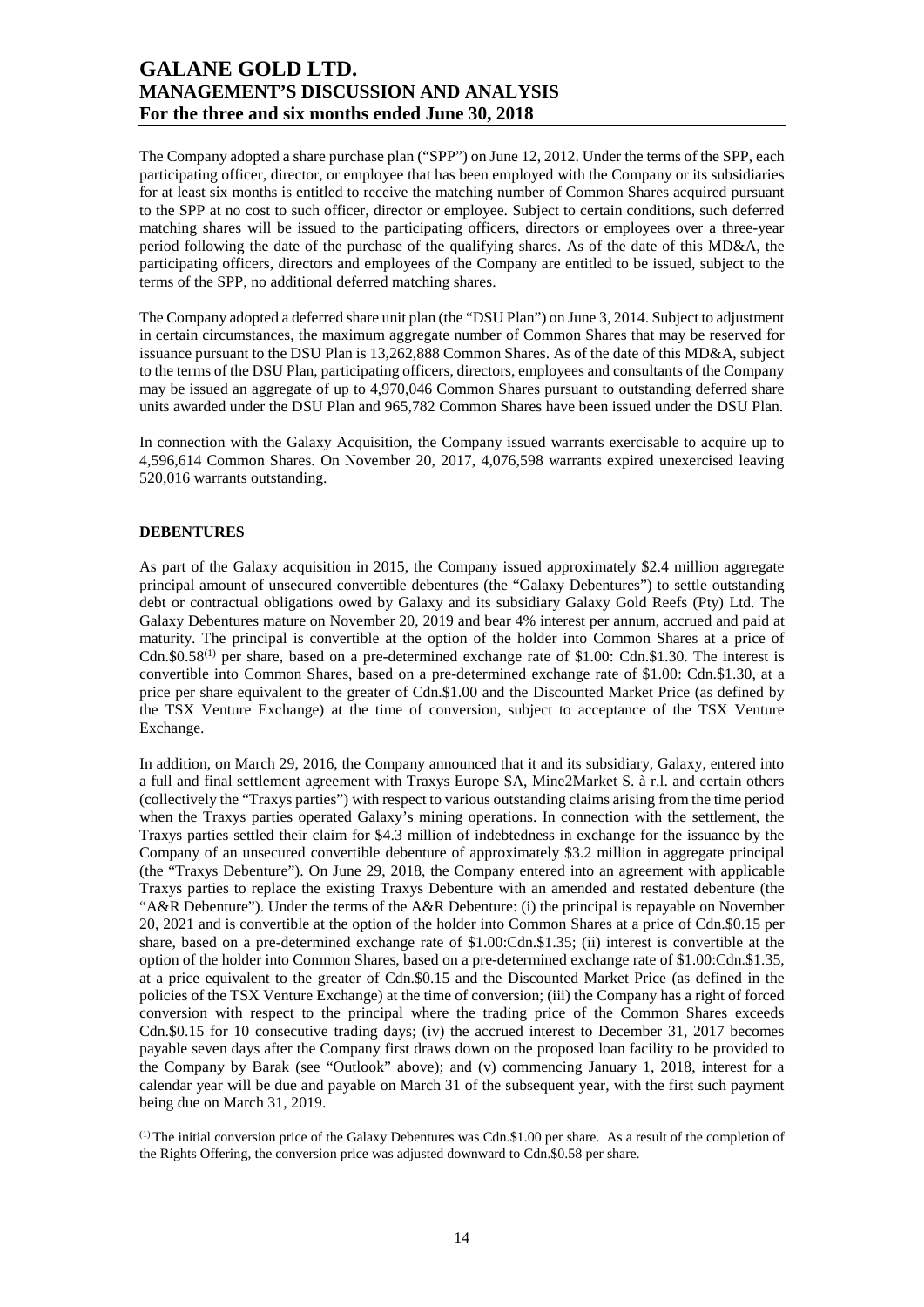#### **TRANSACTIONS WITH RELATED PARTIES**

During the three and six months ended June 30, 2018 and three and six months ended June 30, 2017, there were no related party transactions.

### **CHANGES IN ACCOUNTING STANDARDS**

The following accounting standards were adopted for the current year:

**(a)** IFRS 9 Financial Instruments - The Company adopted IFRS 9 on a retrospective basis effective January 1, 2018. The adoption of this standard did not have any measurement impact on prior period financial results or financial position.

Financial instruments are recognized on the date on which the Company becomes a party to the contractual provisions of the financial instrument. The Company classifies its financial instruments in the following categories:

Financial assets at amortized cost – Assets that are held for collection of contractual cash flows where those cash flows represent solely payments of principal and interest are measured at amortized cost. The Company's receivables, which are not provisionally priced, consist of fixed or determined cash flows related solely to principal and interest amounts. The Company's intent is to hold these receivables until cash flows are collected. Receivables are recognized initially at fair value, net of any transaction costs incurred and subsequently measured at amortized cost using the effective interest rate method. The Company recognizes a loss allowance for expected credit losses on a financial asset that is measured at amortized cost.

Financial liabilities at amortized cost *–* Financial liabilities are measured at amortized cost using the effective interest rate method, unless they are required to be measured at fair value through profit and loss. Interest bearing loans and borrowings, including mining royalties payable are recognized initially at fair value, net of any transaction costs incurred, and subsequently at amortized cost using the effective interest rate method.

**(b)** IFRS 15 Revenue from contracts with customers - The Company adopted IFRS 15 on a retrospective basis effective January 1, 2018. The adoption of this standard did not have any measurement impact on prior period financial results or financial position and accordingly no restatement of prior periods was required.

The following accounting standards are to be adopted in the future:

IFRS 16 – Leases **-** In January 2016, the IASB issued IFRS 16 "Leases" ("IFRS 16"). This standard is effective for annual periods beginning on or after January 1, 2019, and permits early adoption, provided IFRS 15, has been applied, or is applied at the same date as IFRS 16. IFRS 16 requires lessees to recognize assets and liabilities for most leases. The Company is in the process of determining the impact of IFRS 16 on its consolidated financial statements.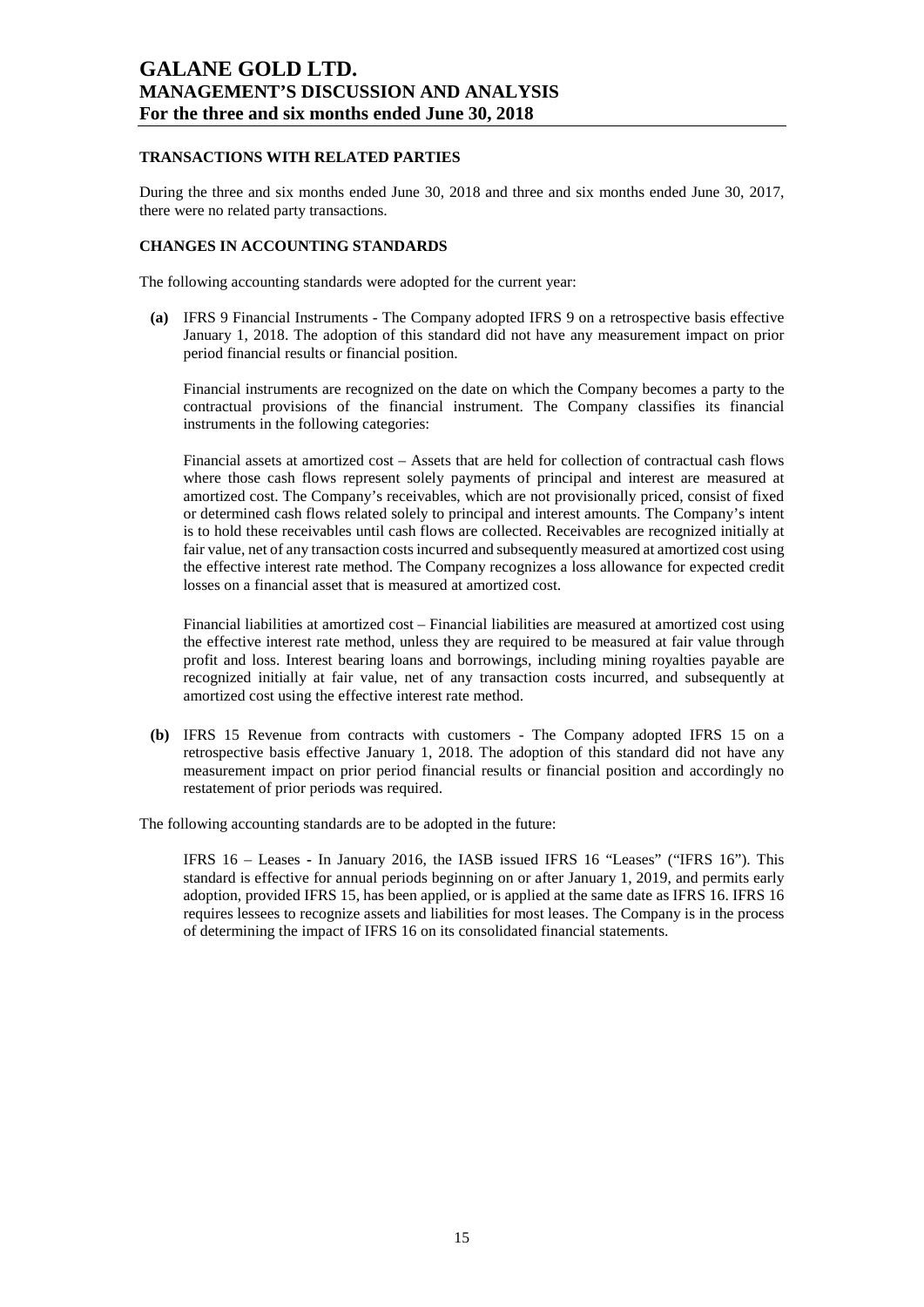#### **COMMITMENTS**

As at the date of this MD&A, the Company had the following commitments:

#### **(a) Royalty expenses**

Production from the Mupane operation is subject to Government royalties (included in mining costs) of 5% of revenues based on market prices at the date of shipment. For the six month period to June 30, 2018, the Company expensed \$1,186,651 in royalties (2017 - \$754,163).

#### **(b) Operating contractual obligations**

The Company has operating lease obligations which relate to obligations for land operating lease agreements as follows:

| • To be incurred in the remainder of $2018$ | \$354.264   |
|---------------------------------------------|-------------|
| • To be incurred $2019-2022$                | \$1,923,764 |
| • To be incurred 2023 onwards               | \$293.839   |

### **(c) Claims**

The Company is also subject to the possibility of revised tax assessments for some years. The Company does not believe that, should unfavourable decisions arise from any review of its tax filings, that any amount it might be required to pay will be material. No such amounts have been provided for in the Financial Statements.

#### **OFF-BALANCE SHEET ARRANGEMENTS**

Other than the operating lease arrangements referred to above, the Company currently has no off-balance sheet arrangements.

#### **SUPPLEMENTAL INFORMATION TO MANAGEMENT'S DISCUSSION AND ANALYSIS**

#### **CASH COSTS**

The Company's MD&A refers to operating cash cost per ounce, and operating cash cost excluding royalties per ounce, all non-GAAP performance measures, in order to provide investors with information about measures used by management to monitor performance. Management of the Company uses this information to assess how well the producing gold mines are performing compared to plan and prior periods, and also to assess the overall effectiveness and efficiency of gold mining operations. Cash cost figures are calculated in accordance with a standard developed by the Gold Institute, which was a worldwide association of suppliers of gold and gold products and included leading North American gold producers. The Gold Institute ceased operations in 2002, but the standard is still an accepted standard of reporting cash costs of gold production in North America. Adoption of the standard is voluntary, and the cost measures presented herein may not be comparable to other similarly titled measures of other companies. Cash cost includes mine site operating costs such as mining, processing, administration, but are exclusive of impairment, amortization, reclamation, and exploration and development costs. Operating cash cost is the total cash cost less those costs capitalized as attributable to the removal of excess waste in developing new resources. These costs are then divided by the Company's ounces of gold produced to arrive at the cash cost measures on a per ounce basis. These measures, along with sales, are considered to be key indicators of a company's ability to generate operating earnings and cash flow from its mining operations. These measures of cash costs do not have any standardized meaning prescribed by IFRS and differ from measures determined in accordance with IFRS. They are intended to provide additional information and should not be considered in isolation or as a substitute for measures of performance prepared in accordance with IFRS. These measures are not necessarily indicative of net earnings or cash flow from operations as determined under IFRS.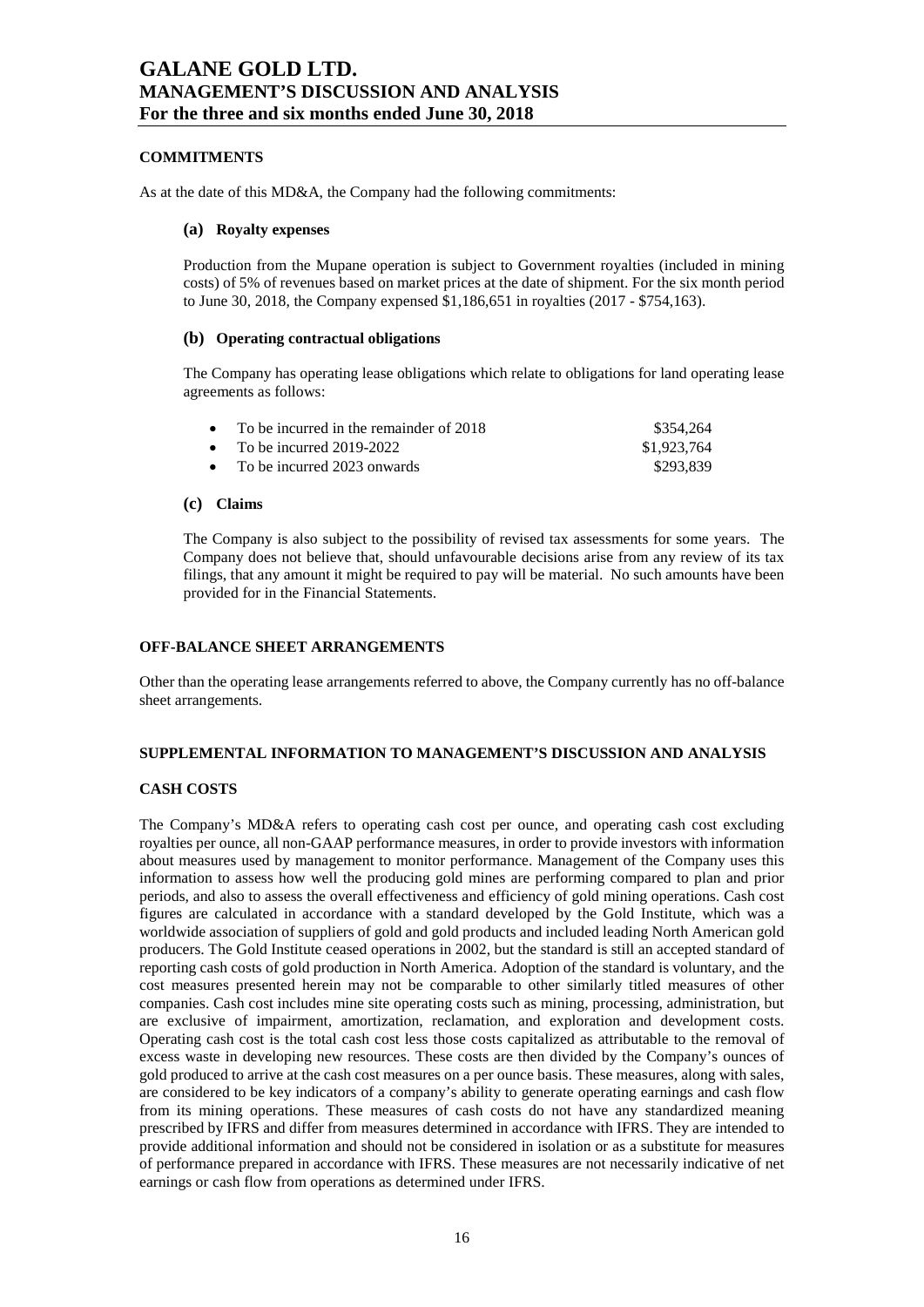The following tables provide a reconciliation of cash cost measures for the mine to the mining costs excluding impairment, depreciation and amortization reflected in the Financial Statements.

|                                                                        | O <sub>2</sub> 2018 |            | O1 2018 |            |    | <b>YTD 2018</b> |    | O <sub>4</sub> 2017 |    | O3 2017    |  |
|------------------------------------------------------------------------|---------------------|------------|---------|------------|----|-----------------|----|---------------------|----|------------|--|
| Mining costs excluding<br>impairment, depreciation<br>and amortization | \$                  | 9,460,240  | \$      | 8,251,129  | \$ | 17,711,369      | \$ | 9,304,692           | \$ | 7,567,512  |  |
| Adjust for:                                                            |                     |            |         |            |    |                 |    |                     |    |            |  |
| Inventory movement                                                     |                     | 354,647    |         | (287, 650) |    | 66,997          |    | (800, 041)          |    | (73, 830)  |  |
| Total operating cash cost                                              | \$                  | 9,814,887  | \$      | 7,963,479  | S  | 17,778,366      | \$ | 8,504,651           | \$ | 7,493,682  |  |
| Royalties                                                              |                     | (686, 653) |         | (499, 998) |    | (1,186,651)     |    | (569, 779)          |    | (595, 351) |  |
| Total operating cash cost<br>excluding royalties                       | \$                  | 9,128,234  | \$      | 7,463,481  |    | 16,591,715      | \$ | 7,934,872           | \$ | 6,898,331  |  |
| Gold production (ounces)                                               |                     | 10,088     |         | 7,649      |    | 17,737          |    | 8,812               |    | 9,535      |  |
| Total operating cash cost<br>excluding royalties per oz.               | \$                  | 905        | \$      | 976        | \$ | 935             | \$ | 900                 | \$ | 723        |  |

|                                                                        | O <sub>2</sub> 2017 |           | O1 2017       |             | <b>YTD 2017</b> |             | O <sub>4</sub> 2016 |             | O <sub>3</sub> 2016 |            |
|------------------------------------------------------------------------|---------------------|-----------|---------------|-------------|-----------------|-------------|---------------------|-------------|---------------------|------------|
| Mining costs excluding<br>impairment, depreciation<br>and amortization | \$                  | 6,587,970 | $\mathbf{\$}$ | 7,943,469   | \$              | 14,531,439  | \$                  | 7,986,517   | \$                  | 7,575,603  |
| Adjust for:                                                            |                     |           |               |             |                 |             |                     |             |                     |            |
| Inventory movement                                                     |                     | 149,661   |               | (1,380,523) |                 | (1,230,862) |                     | (1,303,179) |                     | (564, 405) |
| Total operating cash cost                                              | \$                  | 6,737,631 | \$            | 6,562,946   | \$              | 13,300,577  | \$                  | 6,683,338   | \$                  | 7,011,198  |
| Royalties                                                              |                     | (410,272) |               | (340, 231)  |                 | (750, 504)  |                     | (386, 052)  |                     | (424, 710) |
| Total operating cash cost<br>excluding royalties                       | \$                  | 6,327,359 | $\mathbf{\$}$ | 6,222,715   | \$              | 12,550,073  | \$                  | 6,297,286   | \$                  | 6.586.488  |
| Gold production (ounces)                                               |                     | 6,709     |               | 4,298       |                 | 11,007      |                     | 6,858       |                     | 6,243      |
| Total operating cash cost<br>excluding royalties per<br>OZ.            | \$                  | 943       | \$            | 1,448       | \$              | 1,140       | \$                  | 918         | \$                  | 1,055      |

### **INTERNAL CONTROLS OVER FINANCIAL REPORTING**

The Company is responsible for designing internal controls over financial reporting or causing them to be designed under the supervision of the CEO and CFO in order to provide reasonable assurance regarding the reliability of financial reporting and the preparation of financial statements for external purposes in accordance with IFRS.

The Company's CEO and CFO are responsible for ensuring that processes are in place to provide them with sufficient knowledge to support the representations they are making in their certificates regarding the absence of misrepresentations and fair disclosure of financial information. Investors should be aware that inherent limitations on the ability of certifying officers of a TSX-V issuer to design and implement on a cost effective basis disclosure controls and procedures as well as internal controls over financial reporting as defined in NI 52-109 may result in additional risks to the quality, reliability, transparency and timeliness of interim and annual filings and other reports provided under securities legislation.

#### **RISKS AND UNCERTAINTIES**

There are a number of risk factors that could cause future results to differ materially from those described herein. A discussion of the principal risk factors relating to the Company's operations and business appear in the Company's annual information form for the year ended December 31, 2017, which may be viewed on the Company's SEDAR profile at www.sedar.com. Additional risks and uncertainties, including those that the Company does not know about now or that it currently deems immaterial, may also adversely affect the Company's business.